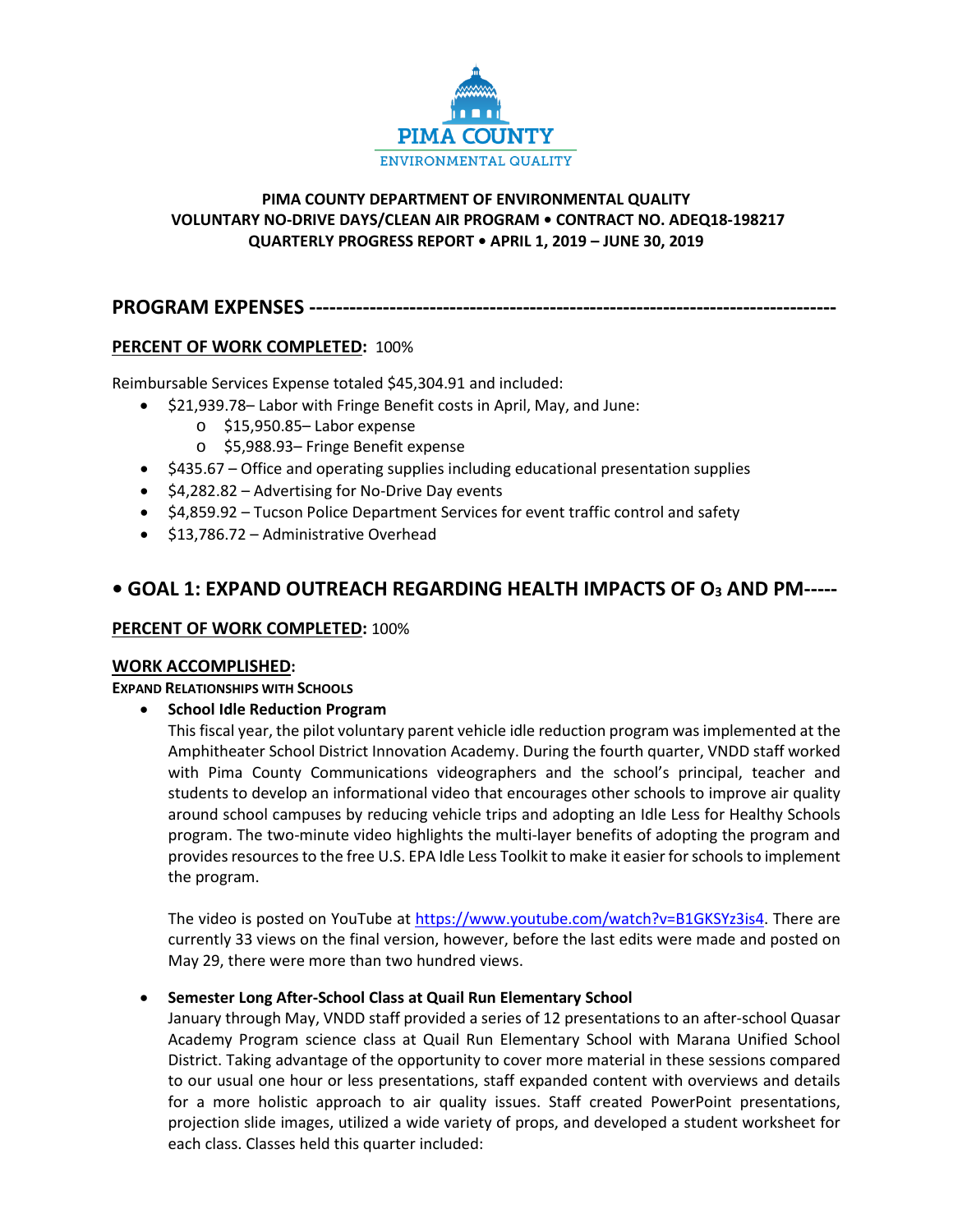- o *What on Earth Will I Do?* pledge: planning, promotion, pledge collecting, awarding prizes
- o Viewing and discussing particulate slides placed on school grounds under microscopes
- o Navigating to and using air quality data from PDEQ webpage
- o Watching U.S. EPA Air Science 40 video
- o Understanding personal and industry actions to reduce air pollution
- o Class review, post-class survey, playing with air via stomp rockets

Pre- and post-surveys were given before and after the series of presentations were delivered. There was a marked increase in the awareness and knowledge students have about air quality.

# • **ADEQ Air Quality Flag Program**

The Pima County Health Department (PCHD) enlisted four public schools to participate in the Arizona Department of Environmental Quality (ADEQ) Flag Program. PDEQ VNDD program supports the program and is available to provide classroom presentations regarding air quality, health effects, and no-drive actions that help to keep air healthy. In April, Craycroft, Davidson, Ironwood and Rattlesnake Ridge elementary schools in Tucson and Marana began flying the brightly colored flags to signal daily air quality conditions. In addition to schools, Pima County will also promote the opportunity to the public library system, Fire Departments, health-care facilities and major businesses.

# **EXPAND RELATIONSHIPS WITH SMALL BUSINESSES**

Staff maintains a relationship with the Downtown Tucson Partnership (DTP) and works with them to promote special VNDD events as warranted. The Partnership is a non-profit 501 (c)(6) corporation created to implement enhanced municipal services for the Downtown Business Improvement District. Included in their services is marketing and promotions to downtown businesses.

Staff maintained a contact list of 17 Transportation Coordinators of major businesses in the downtown Tucson area from the Pima Association of Governments. With the hope of expanding PDEQ's drive-less promotions to employees of large and small businesses, staff contacted these representatives to see if they would be interested in working with PDEQ to reach the no-drive day messaging to their employees. The following businesses responded favorably to our initial connection: Arizona School for the Deaf and Blind, Banner UMC, City of Tucson, El Rio, D&D Pinball, Epic Café, Time Market, Caruso's Italian Restaurant and University of Arizona Parking & Transportation Services. At this time, staff is looking at innovative strategies to identify and address barriers to employees engaging in alternate modes of transportation. Outreach options include PDEQ staff providing presentations, resource tables at health or benefits fairs, newsletter articles, or supplying businesses with literature and resources.

# **DETERMINE OPTIMAL WAYS TO ENGAGE TARGET AUDIENCES**

Staff employs a multi-media approach in order to effectively reach a wide variety of audiences and unique individuals within each audience. A combination of PowerPoint, props, demonstrations, stories, games, picture cards, audio-visuals and different perspectives are incorporated to engage multiple types of learners and address different motivators.

On April 26, staff sat on the Panel on Public Speaking for the Southern Arizona Chapter of Women Leading Government. Staff provided a short presentation, *Tailoring Presentations to Your Audience,* and through this talk we discussed the importance of speakers incorporating a variety of tools and techniques to effectively reach individuals within every audience.

# **REPORTS OR DATA PRODUCED:**

Comparing pre- and post- program surveys of the semester long after-school air class at Quail Run Elementary School, there was a: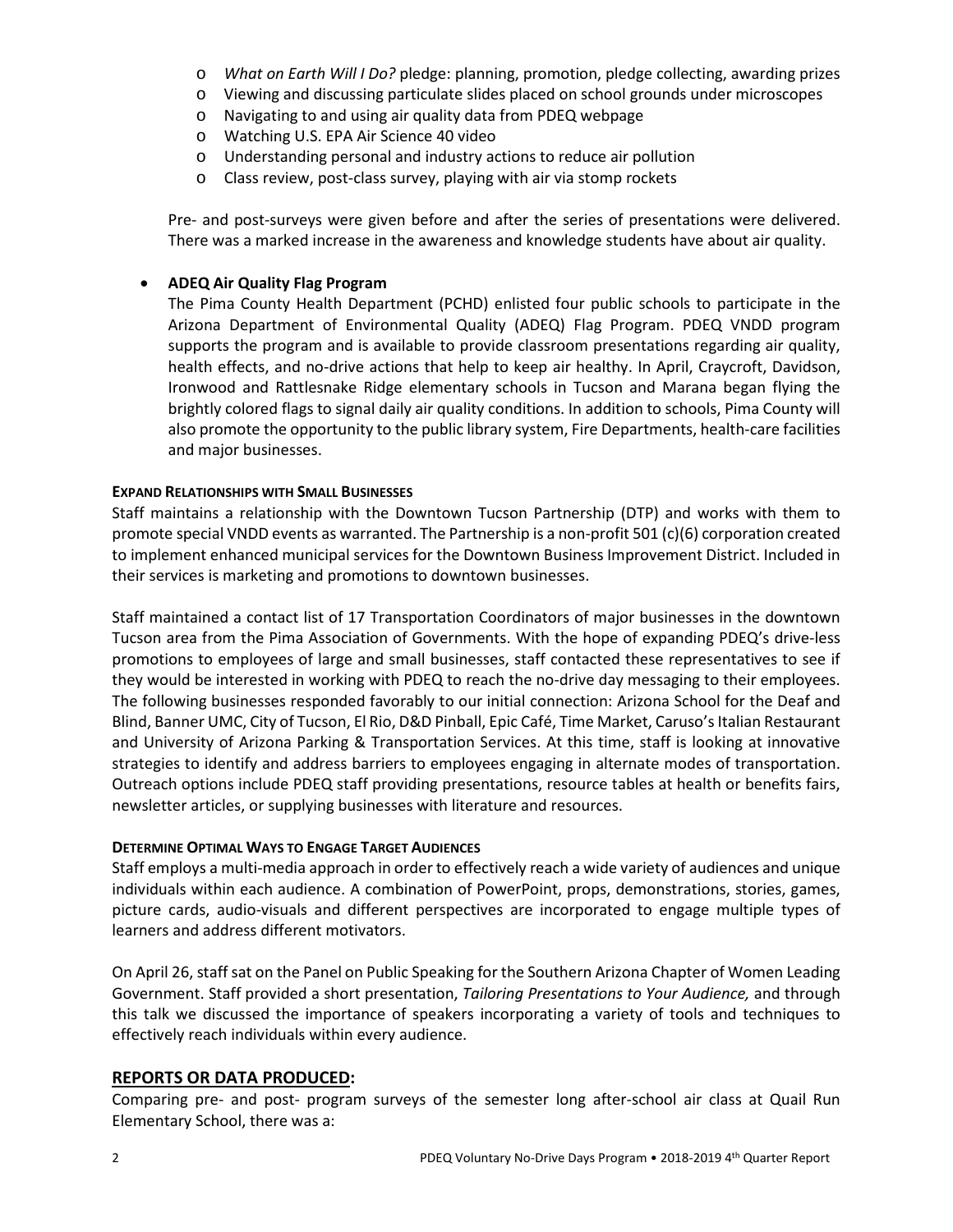- 17% increase in student's thinking about air more often;
- 67% increase in the ability of students to list five or more causes of air pollution;
- 66% increase in the ability of students to list three or more health effects from breathing unhealthy air;
- 100% increase in student's ability to list five or more actions that people can take to reduce air pollution; and
- 50% increase in student's understanding of where they can find current air pollution levels.

# **• GOAL 2: COMMUNITY-WIDE EVENTS --------------------------------------------------------**

# **PERCENT OF WORK COMPLETED:** 133%

# **WORK ACCOMPLISHED:**

# **CYCLOVIA TUCSON**

Cyclovia Tucson is a free mobile event aimed at families to encourage no-drive days and enjoyment of walking, cycling, skating, playing and having fun in car-free streets. This event is organized by the Living Streets Alliance (LSA) with support from VNDD and provides a venue for people to practice and become comfortable riding bikes and walking throughout various neighborhoods. It enables individuals to become more confident alternate mode users without the obstacles that motor vehicle traffic can cause.

As a partner of the event, the PDEQ Clean Air Program logo was placed on promotional materials including flyers, website, and email blasts from LSA. Advertising was purchased on the Sun Link Streetcar, Zocalo magazine, Tucson Weekly, Arizona Public Media, Tucson Newspapers, Inc., and Thirteenth Street Media, Inc. by the PDEQ VNDD program to reach a broad segment of our community and encourage participation. VNDD staff also promoted the event via a news release, social media, and the PDEQ website.

In honor of a new partnership between LSA and the University of Arizona Poetry Center, the overarching theme of the April 7 event was poetry. Highlights of the event include 44,000 cycling, walking and skating participants, food trucks, a rock-climbing wall, zipline, performers and DJs, ride-through misters, a pop-up traffic circle demo, live poetry screen printing, roller hockey, and spontaneous poetry throughout the three-mile route.

VNDD staff attended the event as an exhibitor and provided an interactive activity booth incorporating drive-less subject words magnetized for participants to create engaging eco-themed poetry on a metal board. Our Spin and Learn activity was also available as well as no-drive day literature and information.

# **TUCSON EARTH DAY FESTIVAL**

As part of the Tucson Earth Day Festival planning committee, staff worked with other community partners to plan and host the 2019 event. The event was held on Saturday, April 20, 2019 at the Children's Museum Tucson and adjacent Armory Park.

As one of 16 sponsors of the event, PDEQ's name was listed on marketing materials and our logo appeared on the poster and website. Posters and bookmarks were printed and distributed throughout the community. PDEQ's sponsorship contribution was paid for by funds other than the VNDD grant.

During the event, staff facilitated the Free Bike Valet Parking station and tabled, providing interactive activities and literature promoting no-drive day messaging. About fifty exhibitors total provided information and engaging activities covering a multitude of environmental topics. Approximately 2,200 people attended the event.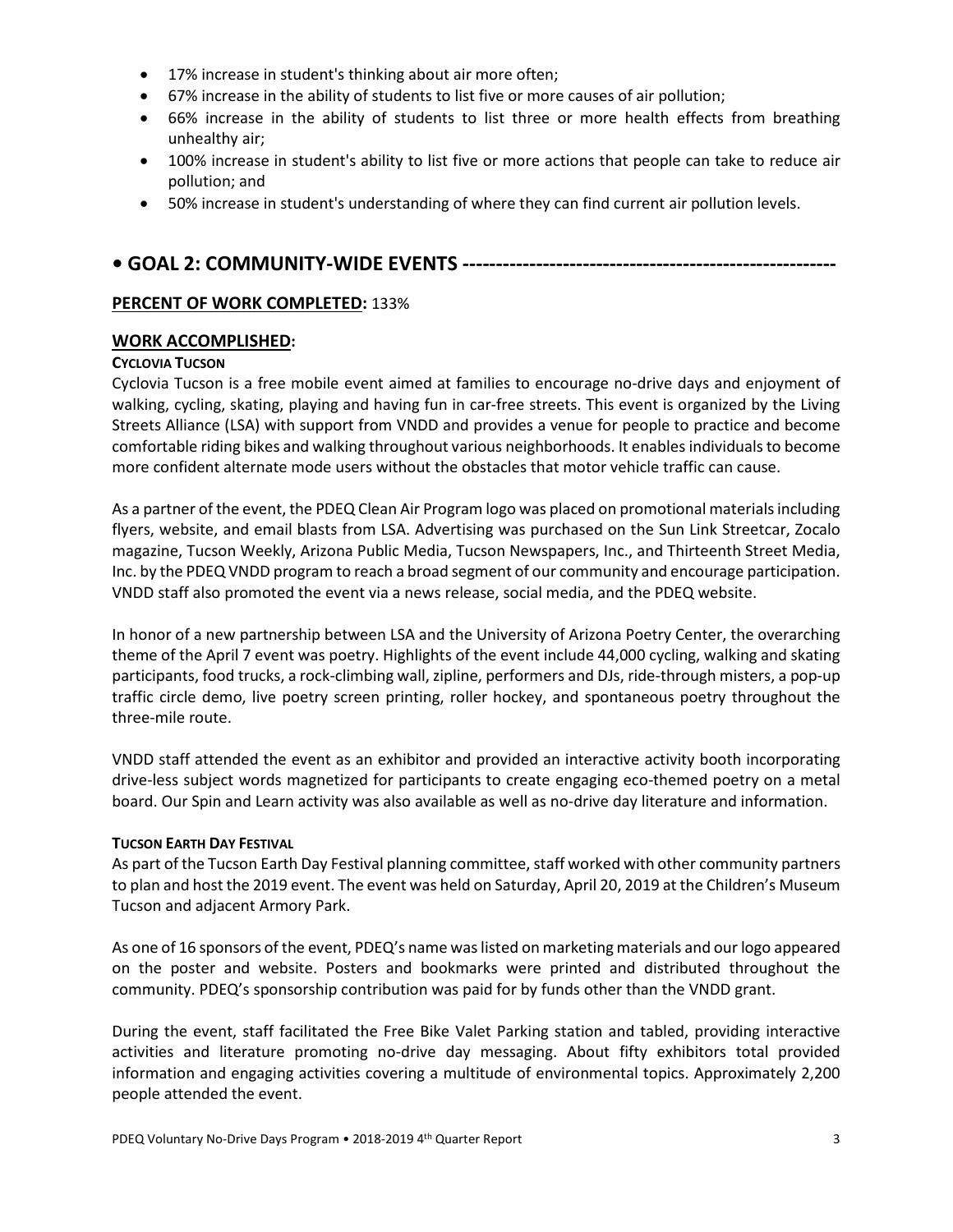#### **USE THE LOOP FOR YOUR COMMUTE PROJECT**

This on-going program encourages no-drive days with The Loop, a non-motorized multi-use pathway connecting communities within metropolitan Tucson. After targeted outreach to 76 major businesses within one half-mile of the facility in FY 2016-2017, staff continues to fill Loop literature and map orders and promote The Loop to businesses and the general public.

The Loop is discussed and the *Use the Loop for Your Commute* flyer and maps are available at new employee orientations for Pima County employees throughout the year.

#### **SUPPORTING COMMUNITY PROGRAMS TO ENHANCE NO-DRIVE DAY GOALS**

VNDD staff works with many local groups to incorporate No-Drive Day efforts throughout the community.

# • **Arizona Department of Environmental Quality**

PDEQ staff continued to promote the Arizona Department of Environmental Quality five-day air quality forecast program for the Pima County region for ground-level ozone and coarse particulate matter. It is intended to not only provide warnings to people who might have health issues associated with elevated levels of air pollution, but also to act as a preemptive measure, providing time for people to make plans that could help keep air quality in a healthy range when it is forecasted to be unhealthy.

VNDD staff promoted the forecasting service at presentations and events, on social media, in news releases and on a link on the main page of PDEQ's website.

In addition, PDEQ staff helped to beta-test the new ADEQ Air Quality app to assist in finding bugs prior to its launch.

# • **City of Tucson**

Attended meetings regarding potential external grant funding for a *Final Mile* project. This funding would accelerate the final stages of the Big Jump project focused on increasing bicycle use in under-served southern Tucson communities. Members of the group include City of Tucson Department of Transportation, City of Tucson Ward 1, Living Streets Alliance, Pima County Health Department, grass-roots community organizations and concerned citizens.

# • **Green Valley Community**

Staff represented Pima County DEQ at the Green Valley Council monthly meetings to keep the committee updated on air quality issues. Presentations on air quality issues are given each month and questions about local concerns are addressed. This involvement has strengthened rapport with the Green Valley community and has proven helpful when reaching out to the at-risk population on sensitive issues, such as air quality and mining activity.

# • **Living Streets Alliance**

The Living Streets Alliance (LSA) is a  $501(c)(3)$  organization established to promote healthy communities by empowering people to transform streets into vibrant places for walking, bicycling, socializing and play. VNDD staff agreed to support the Cyclovia Tucson event again in 2019 to help promote bicycling and walking in place of vehicle trips.

#### *Bike Valet Program:*

- o Free, conveniently placed bike racks at community events encourages participants to leave cars at home and use bicycle transportation to venues;
- o VNDD staff provided funding for the purchase of bike racks during Fiscal Year 2014-2015 that continue to be used;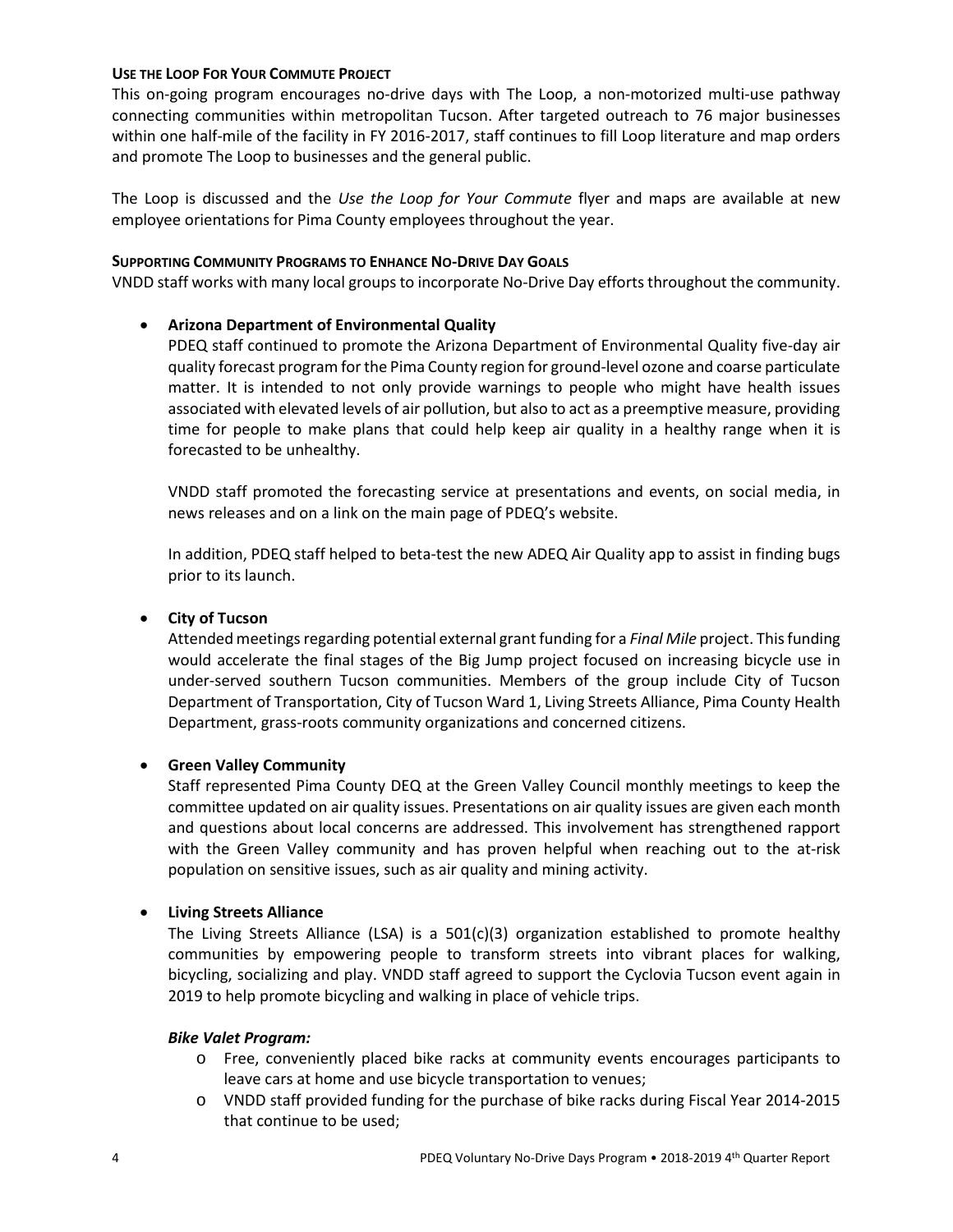o During this quarter, the bike racks were deployed at six venues, Rillito Farmers Market, Tucson Earth Day Festival, Oro Valley Farmers Market, Spring Cultivate Market, Solstice Ride and Santa Cruz River Heritage Market. At these events, 148 bikes were parked. Of the total bike riders, 23 responded to survey questions. Of this group, 22 indicated that they would still have attended the event even if the valet service was not provided, and 21 said that they would not have driven. Answers were not provided for the 125 remaining riders.

# • **National Weather Service**

Staff collaborates with the National Weather Service (NWS) to provide air quality information to the public. The partnership provides timely reports that warn the public of potential or existing airborne dust issues and include a health impact statement to protect public health. When NWS issues dust alerts, the message also includes information about the availability of air quality information on the PDEQ website.

# • **Pima Association of Governments**

Staff continued to collaborate with PAG on a variety of programs and projects:

- o Air Quality Subcommittee: Chair meetings; help develop agenda with informative speakers to educate members about air quality issues and concerns; provide presentations regarding various air quality subjects.
- o Travel Reduction Task Force: Jurisdictional representative, provide air quality-related presentations, Travel Reduction Program Enforcement Agency for companies located in unincorporated areas of Pima County.
- o Pima County's Travel Reduction Program: Promoted alternate modes of transportation to approximately 7,000 Pima County employees via presentations, newsletter articles, email blasts, intranet site, Facebook group *Commute Trips & Tips*, and Reduced Emissions and Air Pollution (REAP) rewards program utilizing PAG resources.
- o Distributed prizes provided by PAG to Pima County employees who participated in Bike BINGO for Bike Fest month, including LED front and rear bike light sets, ear buds, pens, and tote bags.
- o Gathered data and submitted the annual Activity Inventory Report to demonstrate that Pima County is complying with the Travel Reduction Program ordinance and engaging in activities that promote alternate mode use amongst Pima County employees.

# • **Pima County Government Departments**  *Communications Office*

o Staff worked with graphic designers and communications specialists on a variety of projects including eScoop articles, news releases, Idle Less for Healthy Schools video and developing a slogan and image to promote ground-level ozone information to the public.

# *Environmental Quality*

o With reimbursement funding from the PDEQ Director's Office, staff operates a Guaranteed Ride Home Program for Pima County employees. This helps to encourage and serve employees who use alternate modes of transportation for their work commutes by providing a free ride home if they are without a personal vehicle and a crisis or emergency happens. Seventy-five Pima County employees are registered for this program, eight of which registered during this quarter. One \$19.01 ride was taken with Uber this quarter.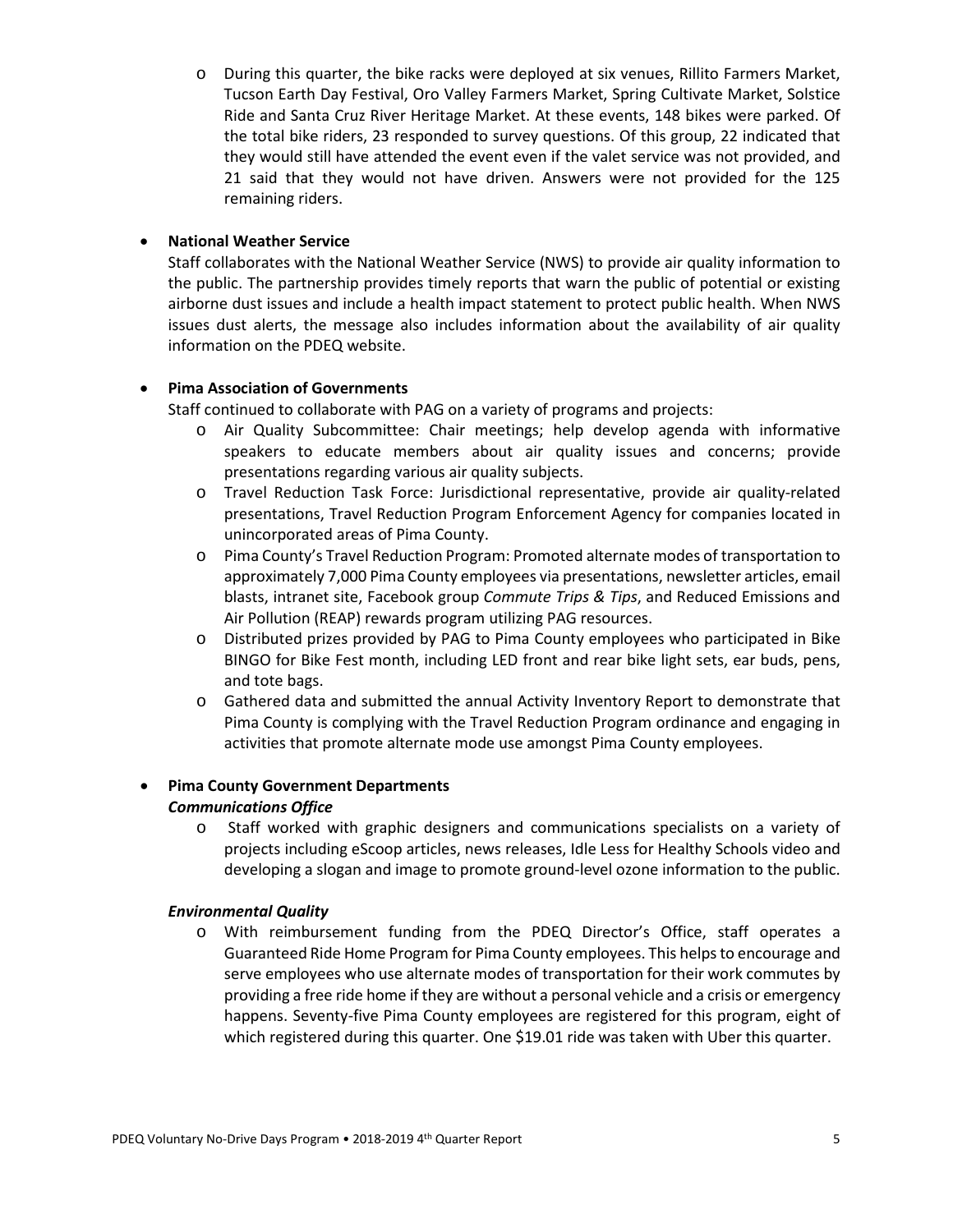#### *Health Department*

- o Bicycle and Pedestrian Program: Promoted on-line and paper maps of bike routes and The Loop non-motorized pathway, employee bike-share program, and related literature with the general public and Pima County employees.
- o Support role in the ADEQ Air Quality Flag Program in Tucson.

#### *Human Resources*

- o New Employee Orientations: Provided Travel Reduction Program presentations and informational literature about alternate modes of transportation to new employees.
	- Presentations delivered this quarter: 5
	- Attendees: 157
- o Bus Pass Sales: Pima County employees are eligible to receive a 50% subsidy on 30-day transit passes via the HR Benefits program.
	- Passes sold this quarter: 917

#### *Natural Resources, Parks & Recreation*

o Staff provides educational literature at an environmental education center, Desert Discovery Center, which serves to inform environmental educators and families about sustainability topics and regionally significant ecological issues relating to the desert environment and wildlife corridors, including water and air quality.

#### *Office of Sustainability and Conservation*

- o Staff contributes to the Alternate Fuels Chapter of the Sustainability Action Plan for County Operations. This subcommittee is dedicated to reduce miles driven, improve efficiencies, and reduce emissions from the fleet of vehicles used by Pima County employees. Key participating departments on the subcommittee include Fleet Services, Environmental Quality, Human Resources, Facilities Management, and others as topics warrant.
- o The team is working on projects to reduce emissions by decreasing employee vehicle idling and providing services to make using alternate modes more amenable. An idle reduction program for Pima County departments and employees is partially implemented. Idle time has dropped significantly from 122,000 hours to 99,000 hours since the program began. Promotional bookmarks continue to be distributed, GPS data reports on vehicle idling duration is reported to department heads, and plans are being developed to bill departments for unnecessary idling.

#### *Public Libraries and Community Centers*

- o Several years ago, staff had set up a partnership with the Pima County Public Library system on a materials distribution program, *EcoNook for Desert Dwellers* (for teenagers and adults) and *Eco Kids* Corner (for 12 years and younger). The program promotes air quality and environmental awareness through PDEQ educational materials. VNDD staff remained available to respond to requests for literature.
- o Staff previously provided master copies of some flyers to librarians to photocopy and resupply themselves with eco-literature customized to the specific interest of their library patrons. This frees up PDEQ staff time and resources. On average, staff sends fresh supplies of printed materials once or twice per year.
- o Brainstormed with Library staff on ideas to provide adult bike safety classes and Book Bike program using Bike Ambassadors.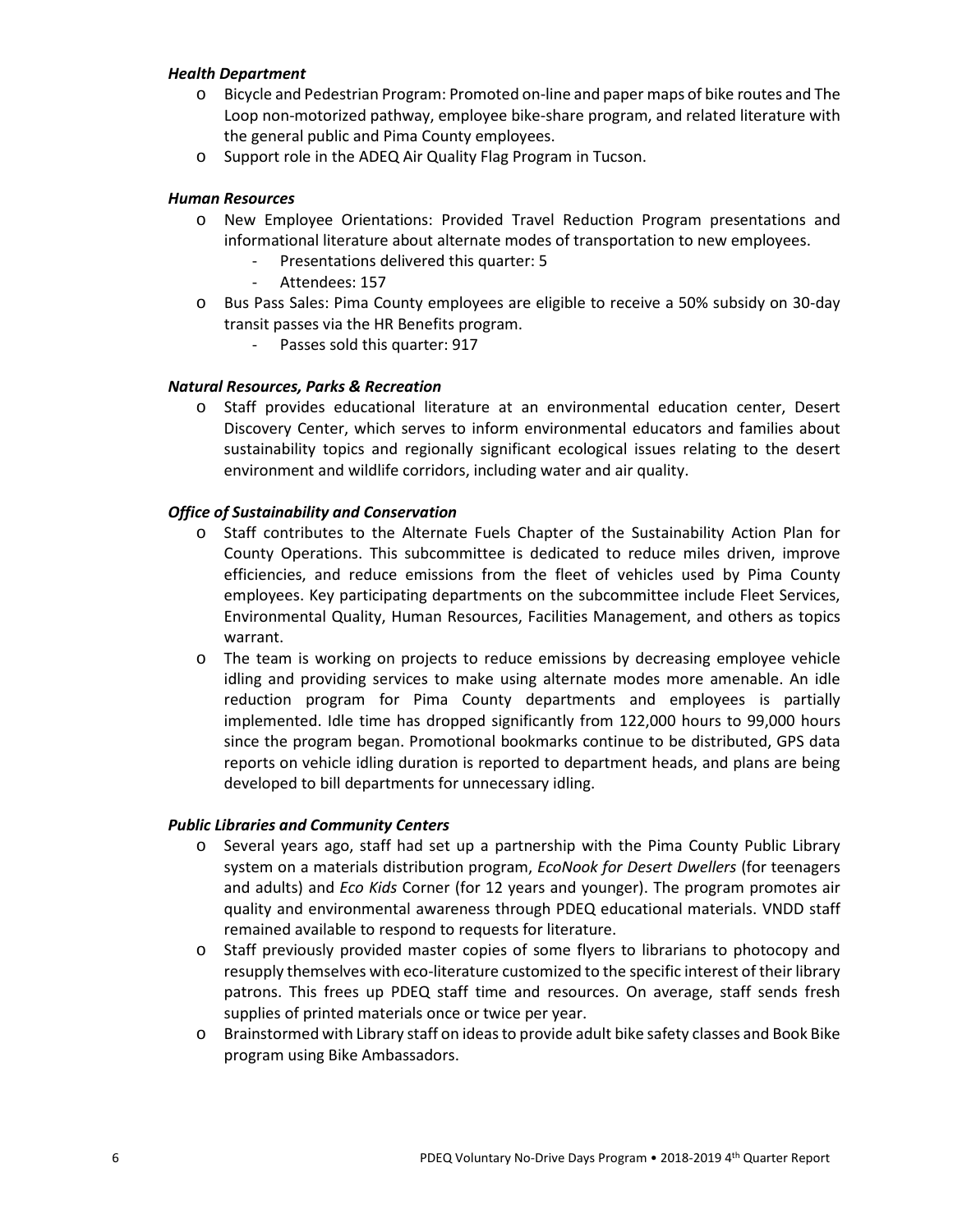# • **Sun Tran and Sun Link Streetcar Transit Services**

- o Promoted transit services to Pima County employees and the general public by providing on-line resources, Ride Guides and other brochures about how to ride transit.
- o Last quarter, Sun Tran donated \$10 value-loaded SunGO transit passes to encourage Pima County employees to use transit for work commutes. Due to the success of the initial distribution of 50 passes September through December, an additional 50 passes were received in February. Staff provides the identification numbers of the distributed cards so that Sun Tran can track their usage through time and assess the effectiveness of the promotion.
	- Passes distributed at New Employee Orientations this quarter: 24

# • **Tucson Audubon Society**

- o Desert Dwellers Education Project: PDEQ staff continued to collaborate with Tucson Audubon Society to distribute the desert conservation poster, *Desert Dwellers Know – A Celebration of Byrd's Words* and other VNDD literature.
- o The companion coloring and activity book, *Desert Dwellers Know Desert Colors*, is for sale at the Audubon Society gift store. The piece was developed to extend the Desert Dwellers Know concept using attractive artwork and the poetry of Byrd Baylor to provide lessons about sustainable desert living. A series of facts, questions and academic challenges helps adhere this piece to core STEAM (science, technology, engineering, art and math) principles for easy integration with elementary school classrooms. Proceeds from the sales will be used for reprinting the poster and activity book.

# • **Tucson Clean & Beautiful**

- o Staff serves on the Board of Directors of Tucson Clean & Beautiful and shares information regarding No-Drive Days goals and special events as appropriate.
- $\circ$  TCB has a very active "Trees for Tucson" program that staff helps to promote for the many air quality benefits provided by shade trees.
- o VNDD and TCB promote each other's materials at select community outreach events.

# • **University of Arizona**

o Staff connected with the UofA Parking and Transportation Services Alternative Modes Program Manager regarding the potential for additional metric-gathering strategies and data analysis for alternate mode usage.

# • **2030 District**

- o The Tucson 2030 District is a private-public nonprofit collaborative working group aimed at reducing building energy consumption, water use, and transportation emissions by 50% by 2030. Twenty-two communities across the U.S. are part of the 2030 District network.
- o Staff attended the Transportation subcommittee meeting to discuss potential collaboration on working with businesses in the downtown and university area to encourage and measure employee use of alternate modes of transportation.

# **REPORTS OR DATA PRODUCED:**

# **CYCLOVIA TUCSON**

- 44,000 attendees
- 10% increase in attendance at the Spring 2019 event compared to the Spring 2018 event
- 33% of people attended Cyclovia for the very first time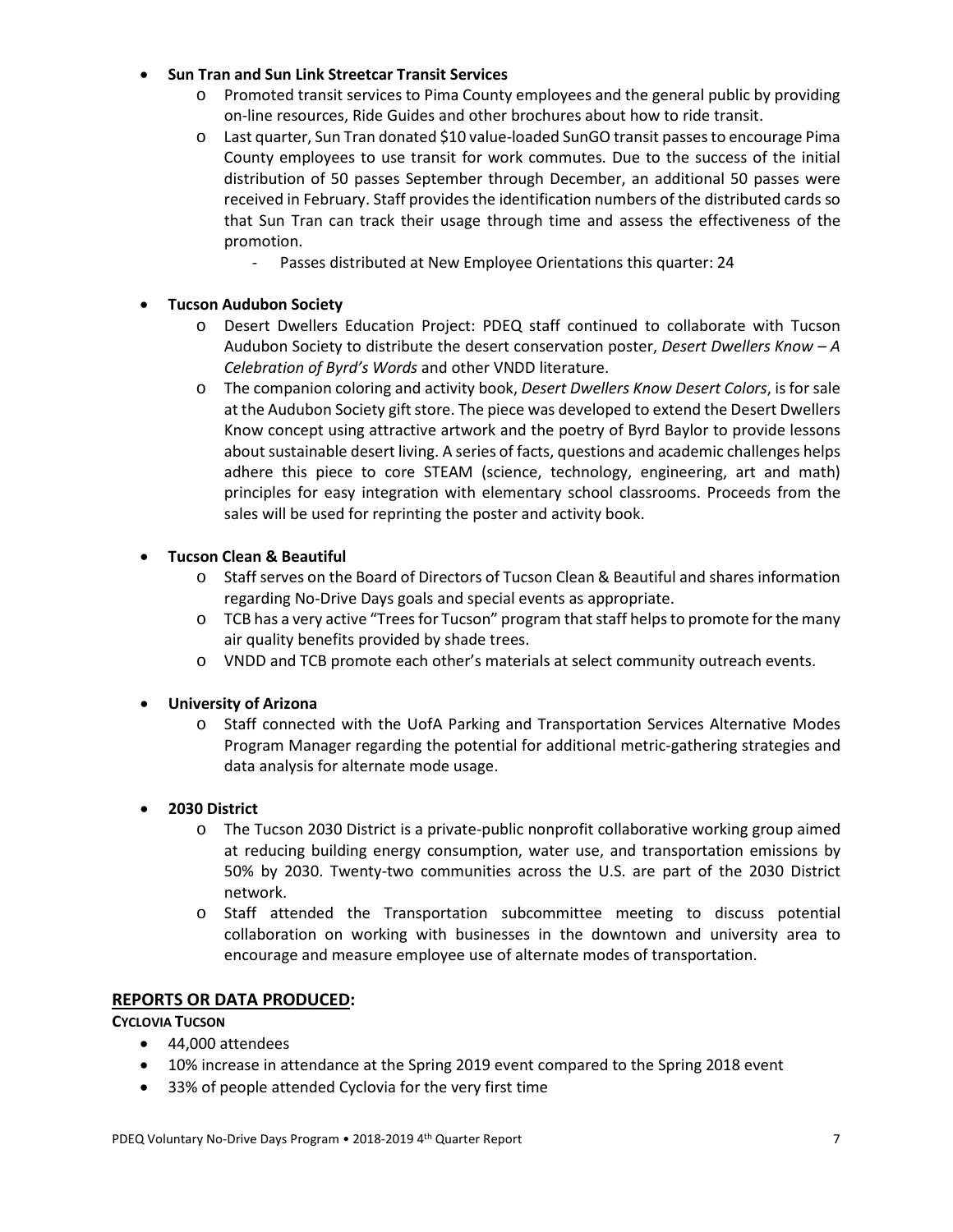- 66% of participants (29,040) enjoyed a no-drive day by walking, biking, or taking transit to and from the event
- Vehicle miles reduced while transporting to event: 318,278
- Pounds of pollution and greenhouse gases avoided: 272,032

# **EMISSIONS REDUCTION FROM HEALTHY AIR IS IN OUR HANDS CAMPAIGN:**

- # participants pledged to not drive this quarter: 573
- Total vehicle miles reduced this quarter: 674,065
- Pounds of pollution and greenhouse gases avoided this quarter: 576,124

# **EMISSIONS REDUCTION BY PIMA COUNTY EMPLOYEE TRIPS ENTERED IN PAG SUN RIDESHARE REWARDS PROGRAM:**

- Number employees who entered trips during third quarter: 29
- Daily commute logs entered this quarter: 3,239
- Total vehicle miles reduced this quarter: 27,171
- Pounds of air pollution and greenhouse gases reduced this quarter: 21,326

# **EMISSIONS REDUCTION FROM PIMA COUNTY EMPLOYEE USE OF TRANSIT:**

- Average round-trip commute miles for Pima County employees (October 2018 TRP survey): 25.4
- Transit passes sold during fourth quarter: 917 (average of 306 per month)
- Accounting for holidays and vacation days and assuming alternate modes were used three days per week for 13 weeks this quarter:
	- o Single-occupied vehicle driving miles reduced: 303,124
	- o Pounds of air pollution and greenhouse gas emissions reduced: 259,080

# **EMISSIONS REDUCTION FROM PIMA COUNTY EMPLOYEE GUARANTEED RIDE HOME PROGRAM:**

- Employees currently signed up for this program: 75
- New registrants this quarter: 8
- Claims for reimbursement: 1
- Vehicle miles traveled reduced this quarter by employees using alternate modes: 99,593
- Annual miles traveled reduced by these employees: 337,870
- Pounds of air pollution and greenhouse gas emissions reduced per year: 288,778

# **• GOAL 3: PRESENTATIONS & IN-DEPTH INTERVIEWS--------------------------------------**

# **PERCENT OF WORK COMPLETED:** 134%

# **WORK ACCOMPLISHED:**

Staff creates, customizes, updates and delivers presentations to a wide range of audiences to educate and create greater awareness about air quality issues and no-drive actions that can be taken to reduce emissions and keep the air healthy to breathe. In addition to the 32 presentations delivered reaching 1,139 people this quarter, two in-depth interviews were given to the media regarding the American Lung

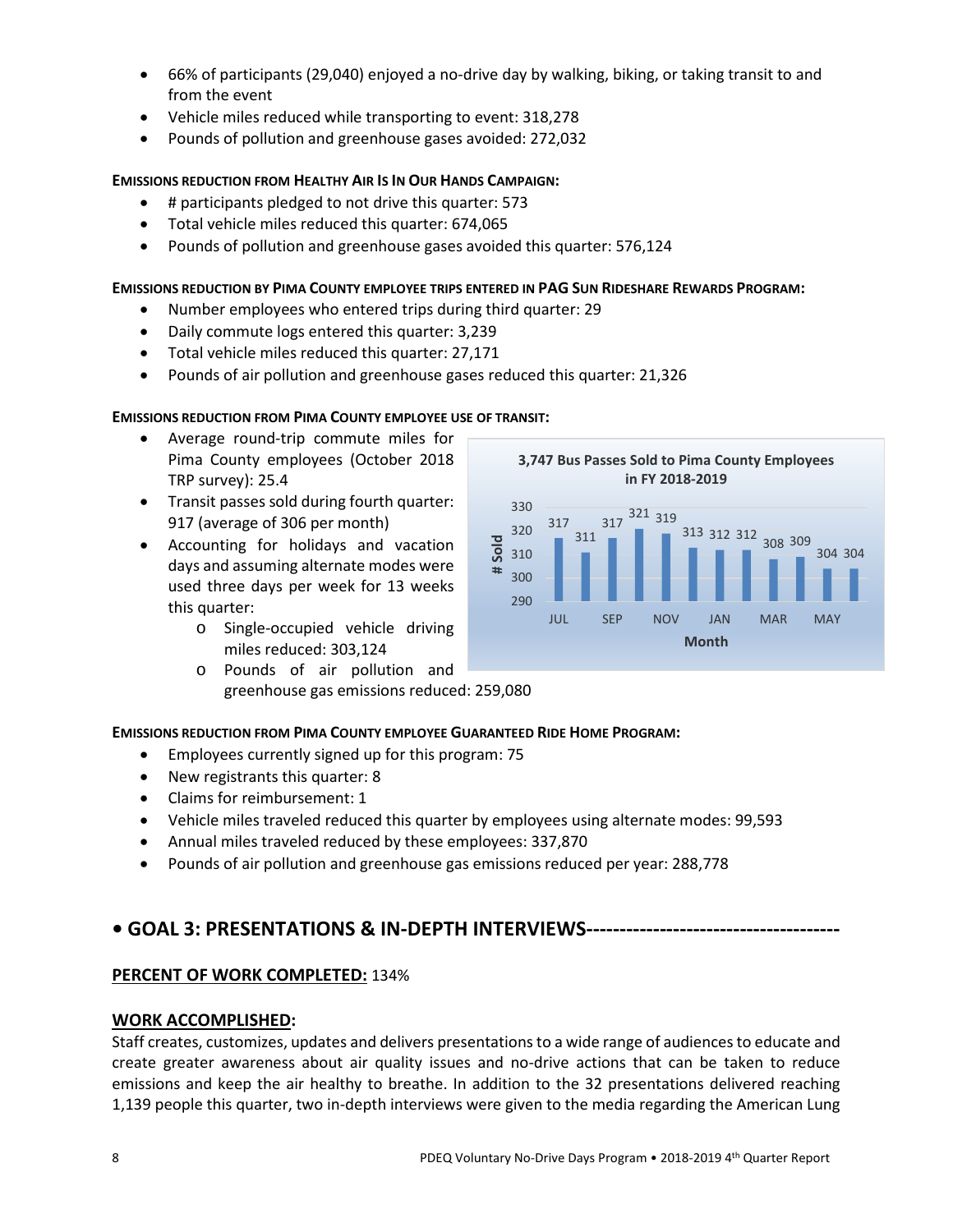Association's annual State of the Air Report and Air Quality Awareness Week. The radio and television audience reach is unknown as listener data is not available for these interviews.

|                | <b>Presentations</b>                 |                 |                |  |
|----------------|--------------------------------------|-----------------|----------------|--|
| Date           | Location                             | # Presentations | # Attendees    |  |
| $2-Apr-19$     | Quail Run Elementary School          | $\mathbf{1}$    | $\overline{7}$ |  |
| $4 - Apr - 19$ | Pima County New Employee Orientation | $\mathbf{1}$    | 33             |  |
| 9-Apr-19       | Quail Run Elementary School          | $\mathbf{1}$    | $\overline{7}$ |  |
| 15-Apr-19      | TRP Regional Task Force              | $\mathbf{1}$    | 20             |  |
| 16-Apr-19      | Quail Run Elementary School          | 1               | $\overline{7}$ |  |
| 17-Apr-19      | Immaculate Heart Middle School       | $\overline{2}$  | 59             |  |
| 23-Apr-19      | Quail Run Elementary School          | $\mathbf{1}$    | 6              |  |
| 23-Apr-19      | Roberts-Naylor Elementary            | $\overline{2}$  | 63             |  |
| 25-Apr-19      | Pima County New Employee Orientation | $\mathbf{1}$    | 26             |  |
| 25-Apr-19      | Women Leading Government             | $\mathbf{1}$    | 100            |  |
| 30-Apr-19      | PAG Air Quality Subcommittee         | $\mathbf{1}$    | 28             |  |
| 30-Apr-19      | Roberts-Naylor Elementary            | $\overline{2}$  | 71             |  |
| 30-Apr-19      | Quail Run Elementary School          | $\mathbf{1}$    | 5              |  |
| 7-May-19       | Roberts-Naylor Elementary School     | $\overline{2}$  | 71             |  |
| 7-May-19       | Quail Run Elementary School          | $\mathbf{1}$    | 6              |  |
| 9-May-19       | Robles Elementary School             | $\overline{2}$  | 50             |  |
| 15-May-19      | Maldonado Elementary                 | 3               | 84             |  |
| 16-May-19      | Pima County New Employee Orientation | 1               | 36             |  |
| $6$ -Jun-19    | Pima County New Employee Orientation | $\mathbf{1}$    | 29             |  |
| 12-Jun-19      | Picture Rocks Community Center       | $\mathbf{1}$    | 48             |  |
| 17-Jun-19      | Rincon High School                   | 1               | 100            |  |
| 19-Jun-19      | Rincon High School                   | $\mathbf{1}$    | 100            |  |
| 20-Jun-19      | Rincon High School                   | $\mathbf{1}$    | 100            |  |
| 20-Jun-19      | Urban Heat Island Workshop           | 1               | 50             |  |
| 27-Jun-19      | Pima County New Employee Orientation | $\mathbf{1}$    | 33             |  |
|                | Total                                | 32              | 1,139          |  |

# **REPORTS OR DATA PRODUCED:**

| In-Depth Interviews |                                                                          |  |  |
|---------------------|--------------------------------------------------------------------------|--|--|
| Date                | Location                                                                 |  |  |
| 29-Apr-19           | KGUN 9 TV Interview re: ozone, ALA report and Air Quality Awareness Week |  |  |
| 30-Apr-19           | Bill Buckmaster radio interview                                          |  |  |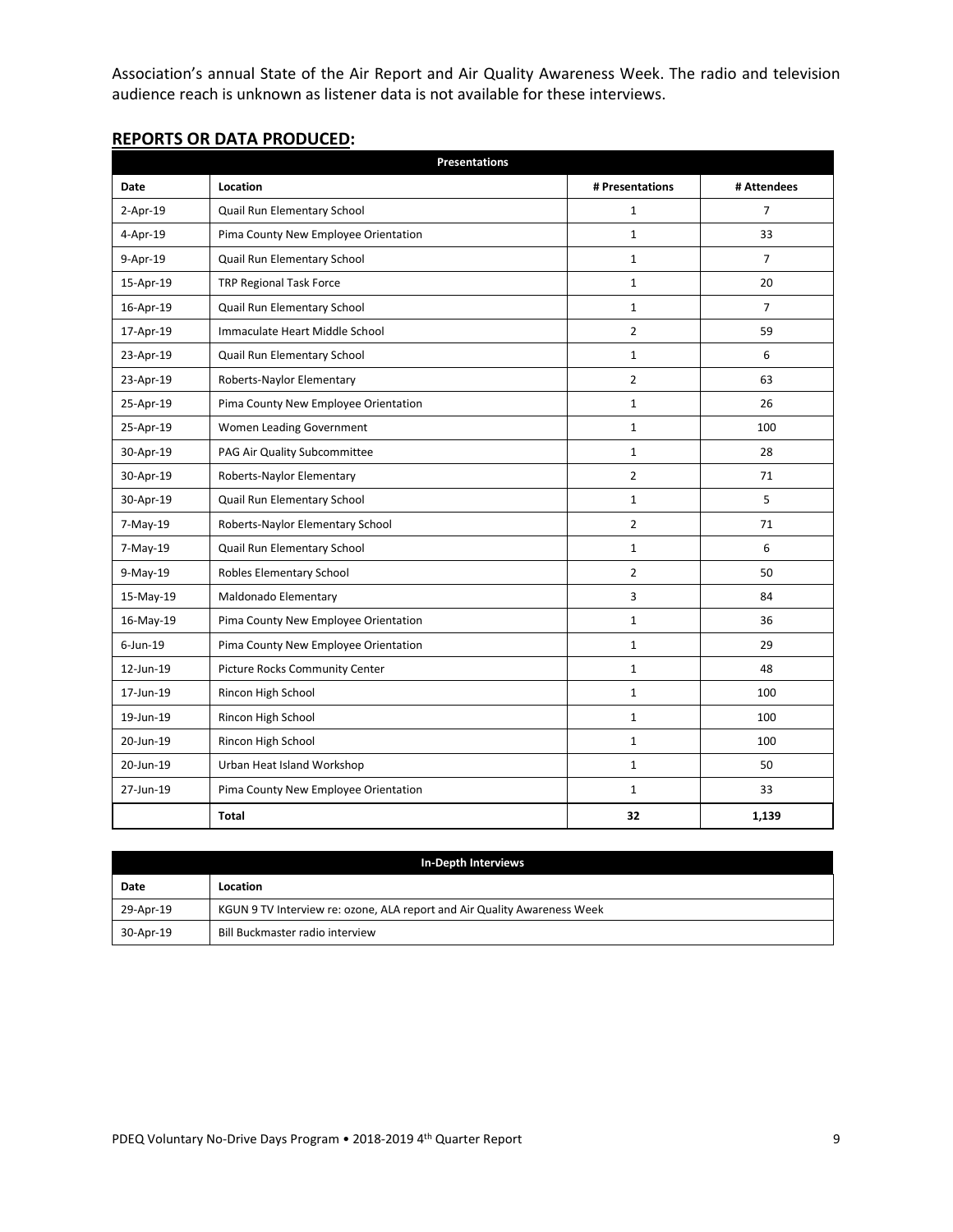# **• GOAL 4: DEVELOPMENT OF INFORMATIONAL MATERIALS ----------------------------**

# **PERCENT OF WORK COMPLETED:** 256%

#### **WORK ACCOMPLISHED:**

#### **MATERIALS FOR QUAIL RUN ELEMENTARY SCHOOL**

As mentioned in Goal 1: Expanded Relationships with Schools, staff created new materials for a series of presentations at Quail Run Elementary School. These new tools include PowerPoint presentations, projection slide images, and student worksheets for each class.

#### **DESERT DWELLERS KNOW ACTIVITY SHEET**

Last fiscal year, a VNDD UofA student intern developed a kid's menu project that integrated puzzles, a maze and other activities to engage families while waiting for meals to be served at restaurants. All the activities were focused on educating families about ground-level ozone.

In addition to a restaurant activity menu, staff edited the artwork for use as an ozone-focused activity sheet at schools, community centers and libraries throughout Tucson. In place of the menu of food items, staff utilized the space inviting readers to draw or list actions each person does or will do to help keep air healthy to breathe.

#### **EVENT PROMOTIONS**

As a sponsor of events, the Clean Air Program and Pima County Department of Environmental Quality names and logos were included in posters, flyers, activity guide and event recap for Cyclovia Tucson and the Tucson Earth Day Festival.

#### **ARTICLES WRITTEN**

# • **PDEQ Internet**

Seven articles based on VNDD news releases were posted on the PDEQ website this quarter. Some of these articles were also posted on Pima County's main website and their weekly public newsletter, the Pima County FYI.

# • **eScoop Newsletter**

Staff wrote four articles for this on-line newsletter for thousands of Pima County employees to read. The articles provided information about Bike BINGO and other Bike Fest events, groundlevel ozone, thank you to Bike BINGO players, and the importance of healthy air. Additional resources include links to the Travel Reduction Program intranet site, including pages for Guaranteed Ride Home Program, transit, bike, walk, carpool, and commuter contests. Contact information and promotion to join the Pima County Employee Commute Trips & Tips Facebook group is also listed at the end of each article.

# **• GOAL 5: USE OF MEDIA FOR NOTICES OF UNHEALTHY OZONE FORECASTS -------**

# **PERCENT OF WORK COMPLETED:** 100%

Prompted by ADEQ Five-Day Air Quality Forecasts of high levels of ozone, PDEQ staff creates and distributes social media messages and news releases for Pima County residents. It is expected these warnings will only need to be released during ozone season, the first and fourth quarters of our fiscal year.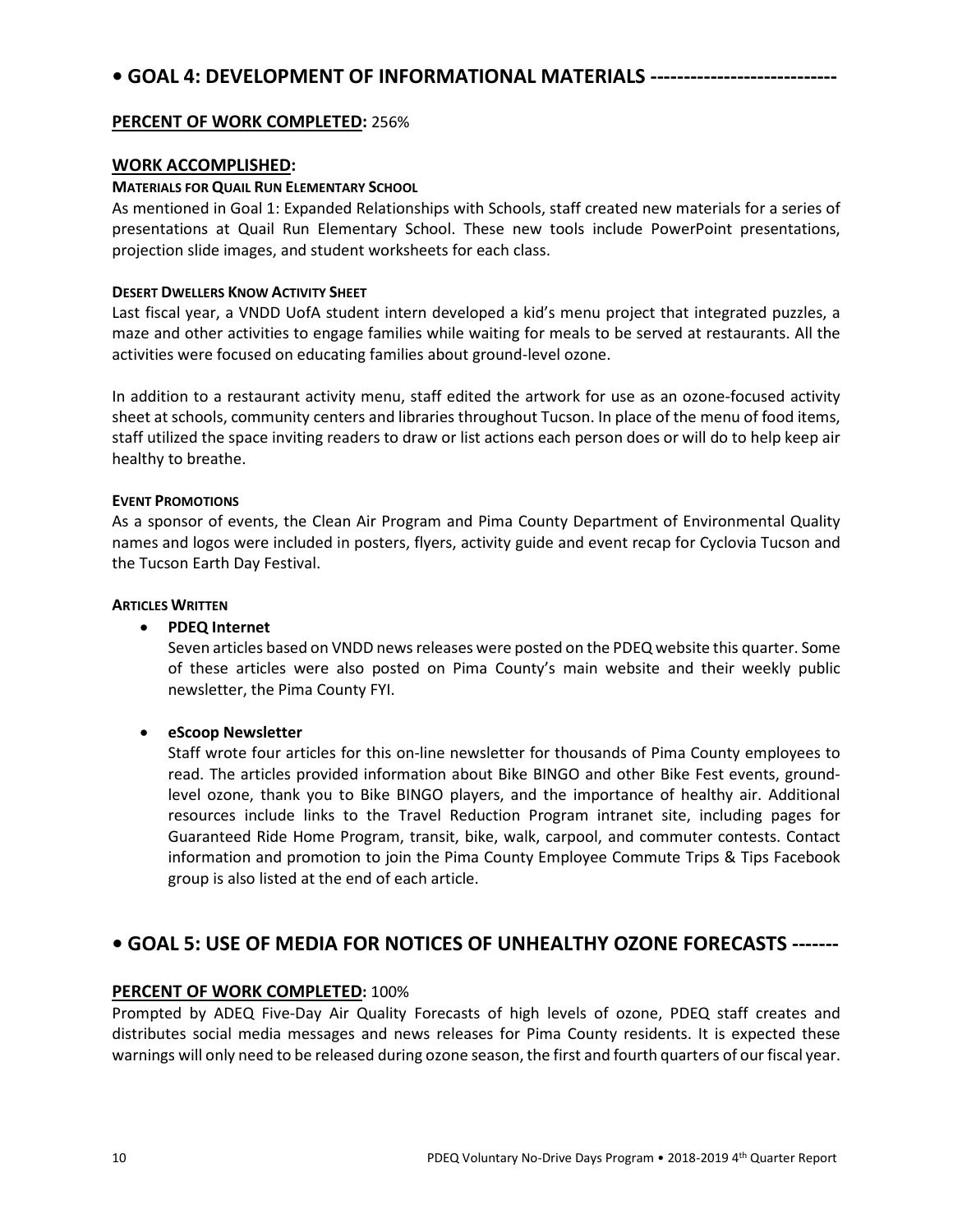#### **WORK ACCOMPLISHED:**

#### **MEDIA RELEASES**

Staff issued a news release in April about the arrival of ground-level ozone season and issued an Air Quality Health Watch for ozone for April 25 and 26.

#### **SOCIAL MEDIA MESSAGING**

Staff posted 32 Tweets and retweets on Twitter this quarter. Of those, there was a post for an Air Quality Watch for ground-level ozone for April 25-April 26, and one notice that elevated levels of ozone were expected in the upcoming weekend. Other posts provided resources linking followers to current air quality data, tips to reduce pollution and benefits of using alternate modes of transportation.

# **• GOAL 6: DISTRIBUTION OF INFORMATIONAL MATERIALS -----------------------------**

Staff distributes information to the general public and specific audiences via website posting, e-mails to list serves, articles for newsletters, social media, and the distribution of literature through libraries, community centers and community outreach events.

# **PERCENT OF WORK COMPLETED:** 280%

# **WORK ACCOMPLISHED:**

#### **PDEQ WEBSITE**

Staff continued to promote, update and maintain the PDEQ website, posting seven new pages developed from news releases about air quality issues. Staff also updated the Idle Less page to include the new *Idle Less for Healthy Schools* video highlighting the pilot program conducted at Innovation Academy.

Staff worked with the Pima County Communications department to assign a new URL and develop content for it to help make accessing air quality educational materials easier.

# **AIR QUALITY LIST SERVE**

Staff maintains a list serve to share timely air quality and No-Drive Day information quickly with interested individuals. Emails are sent to this list serve when air quality is expected to reach unhealthy levels or when air quality related news releases or notices of community events are sent to the media. Staff encourages a voluntary reduction in motor vehicle use as part of the advisories as appropriate. The public can sign up for this list serve on the PDEQ website or list their names on sign-up sheets that staff provides at select outreach events.

# **ECO KIDS CORNER WEBSITE**

Staff continued to promote the Eco Kids Corner website by distributing bookmarks to public libraries, at presentations, or while tabling at community events. Debuted in January 2012, this kid-friendly website includes educational information regarding air quality, water, soil, climate change and reducing, reusing, and recycling. Kids can interact with a guessing game, create 13 different types of nature poems, and find additional resources for local eco-related activities, as well as discover a plentitude of resources for more information and engaging websites.

#### **INFORMATION FOR PIMA COUNTY EMPLOYEES**

As administrator of the Pima County Employee Travel Reduction Program (TRP) for approximately 7,000 employees, PDEQ staffshares resources and information and encourages all employees to adopt No-Drive Day practices in their work commutes by using transit, carpooling, vanpooling, biking and walking. During this quarter, staff: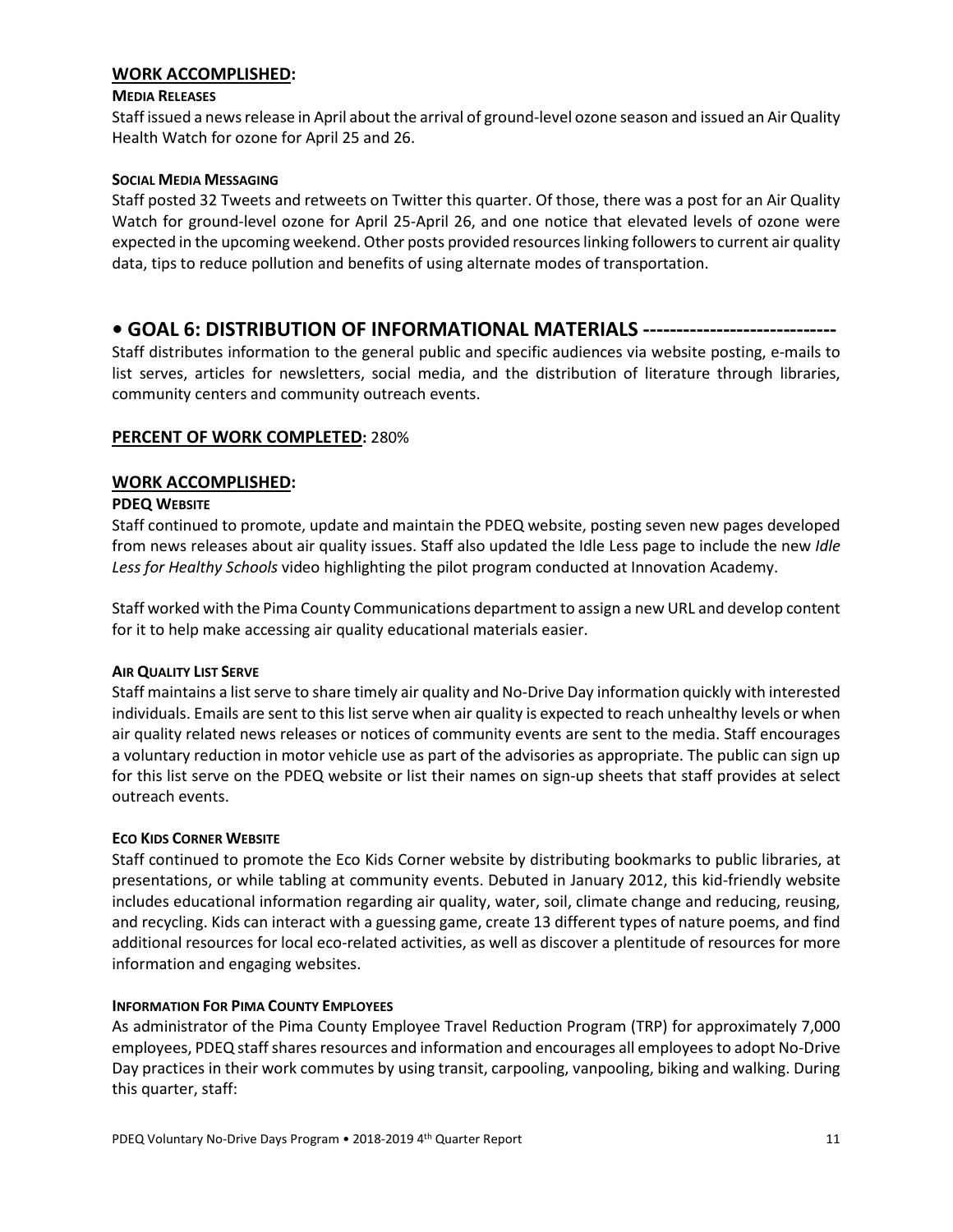- Replied to inquiries regarding the use of alternate modes of transportation;
- Delivered travel reduction presentations and distributed resources at five New Employee Orientations;
- Registered eight more employees in the Guaranteed Ride Home Program for Pima County employees.
- Distributed alternate mode news and information via four employee newsletter articles;
- Promoted the Pima Association of Governments (PAG) Sun Rideshare resources via eScoop newsletter articles, website, and employee presentations;
- Contacted members of Travel Reduction Program alternate modes list serves, sharing timely news with those Pima County employees interested in transit (61 members), bicycle (94 members), walk (two members), and carpool and vanpool (10 members). Staff distributed messages on five occasions this quarterincluding information on Bike BINGO, Get on Board newsletter, Ruthrauff/I-10 Park and Ride lot closure, Sun Tran Open House events, and changes to Sun Express schedules.
- Maintained and updated the TRP intranet webpages providing resources and information about all alternative modes of transportation and the benefits they provide;
- Maintained a Facebook group, *Commuter Trips and Tips* for Pima County employees and posted six messages to the group; and
- Distributed Survey Monkey surveys to new employees to assess the effectiveness of the TRP presentations and resources delivered during new employee orientations.

# **REPORTS OR DATA PRODUCED:**

# **PDEQ & TRP WEBSITES**

Staff tracks website pageviews using Google Analytics. During the fourth quarter of FY 2018-2019:

- Pageviews on PDEQ website: 28,991
- Pageviews on TRP webpages: 431



#### **Articles Posted on PDEQ Website**

| April 03, 2019 – DEQ joins Living Streets Alliance for Cyclovia Tucson          |
|---------------------------------------------------------------------------------|
| April 10, 2019 - Wind-blown particulates block mountain views                   |
| April 16, 2019 – Health-affecting air pollution season arriving soon            |
| April 25, 2019 – Pima DEQ issues air quality watch                              |
| April 29, 2019 – April 29 through May 4 is National Air Quality Awareness Week  |
| May 23, 2019 – Save money, save the air this Memorial Day weekend               |
| June 26, 2019 – Declare charcoal lighter fluid independence this Fourth of July |

# **AIR QUALITY LIST SERVE**

- Members on the Air Quality List Serve: 901
- Members on the Media list serve: 130
- Air quality-related informational piece distributed this quarter: 7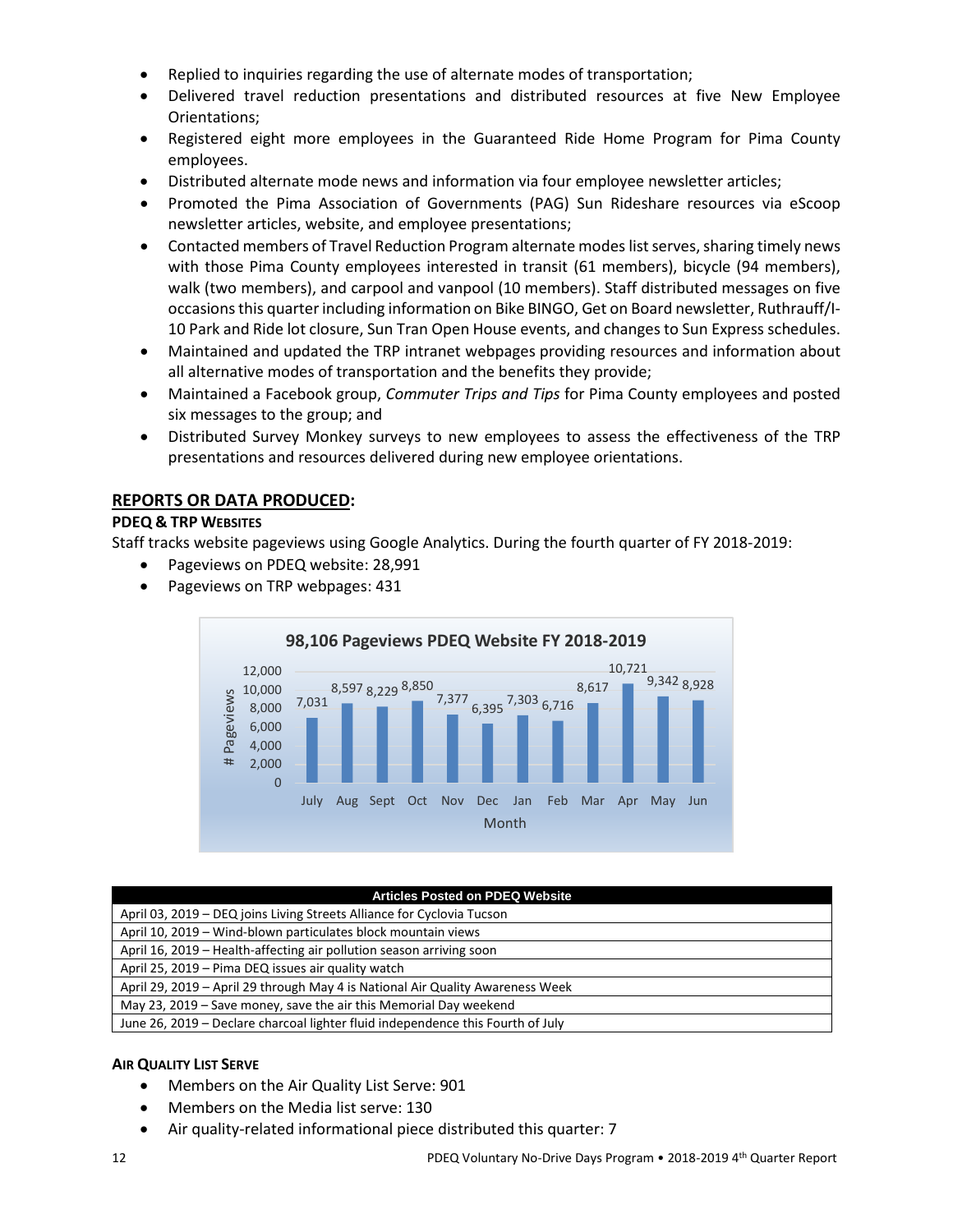#### **SOCIAL MEDIA MESSAGING**

- Tweets posted: 32
- Facebook posts on Commute Trips & Tips: 6

#### **HARD COPY MATERIALS DISTRIBUTION**

- Pieces of literature and promotional materials distributed this quarter: 9,967
- Items authored by PDEQ and other agencies distributed: 87
- Occasions on which materials were distributed directly (In addition to distributing materials at booths and presentations) : 35
- People reached via materials distribution: 426 people.

| <b>Materials Distribution</b> |                                           |              |                |  |
|-------------------------------|-------------------------------------------|--------------|----------------|--|
| Date                          | Location                                  | # Events     | # Recipients   |  |
| 9-Apr-19                      | Pima County Attorney's Office             | $\mathbf{1}$ | $\mathbf{1}$   |  |
| 11-Apr-19                     | PDEQ staff                                | $\mathbf{1}$ | 15             |  |
| 12-Apr-19                     | <b>RUMBA Tucson Clean &amp; Beautiful</b> | $\mathbf{1}$ | 40             |  |
| 16-Apr-19                     | <b>Coronado National Forest</b>           | $\mathbf{1}$ | 22             |  |
| 18-Apr-19                     | Pima County DEQ                           | $\mathbf{1}$ | 9              |  |
| 18-Apr-19                     | Antigone Books                            | $\mathbf{1}$ | 12             |  |
| 18-Apr-19                     | University of Arizona                     | $\mathbf{1}$ | $\mathbf{1}$   |  |
| 19-Apr-19                     | 33 N. Stone Ave                           | $\mathbf{1}$ | 20             |  |
| 19-Apr-19                     | 2030 District, Tucson                     | $\mathbf{1}$ | 3              |  |
| 23-Apr-19                     | City High                                 | $\mathbf{1}$ | 94             |  |
| 29-Apr-19                     | <b>University Medical Center</b>          | $\mathbf{1}$ | 15             |  |
| 29-Apr-19                     | University of Arizona, Transportation     | $\mathbf{1}$ | 25             |  |
| 1-May-19                      | School of Natural Resources, UofA         | $\mathbf{1}$ | 34             |  |
| $1-May-19$                    | AZ School for the Deaf and Blind          | $\mathbf{1}$ | 25             |  |
| $3-May-19$                    | Pima County Employee Bike BINGO Players   | 14           | 14             |  |
| 7-May-19                      | <b>Innovation Academy</b>                 | $\mathbf{1}$ | $\overline{2}$ |  |
| 31-May-19                     | D&D Pinball                               | $\mathbf{1}$ | 50             |  |
| $4$ -Jun-19                   | Arizona State                             | $\mathbf{1}$ | 15             |  |
| 5-Jun-19                      | Art House Centro                          | $\mathbf{1}$ | 20             |  |
| $7$ -Jun-19                   | Pima County Finance Department            | $\mathbf{1}$ | 3              |  |
| 7-Jun-19                      | <b>Tucson Water</b>                       | $\mathbf{1}$ | $\overline{2}$ |  |
| 13-Jun-19                     | ADEQ                                      | $\mathbf{1}$ | 4              |  |
|                               | <b>Total</b>                              | 35           | 426            |  |

# **• GOAL 7: HEALTHY AIR IS IN OUR HANDS DRIVE-LESS PLEDGE ------------------------**

This on-going program encourages the public to take the *Drive-Less Pledge* and commit to reducing miles traveled by motor vehicles.

#### **PERCENT OF WORK COMPLETED:** 100%

#### **WORK ACCOMPLISHED:**

Data is collected and analyzed to track the number of participants, pledged miles not driven and associated emission reductions.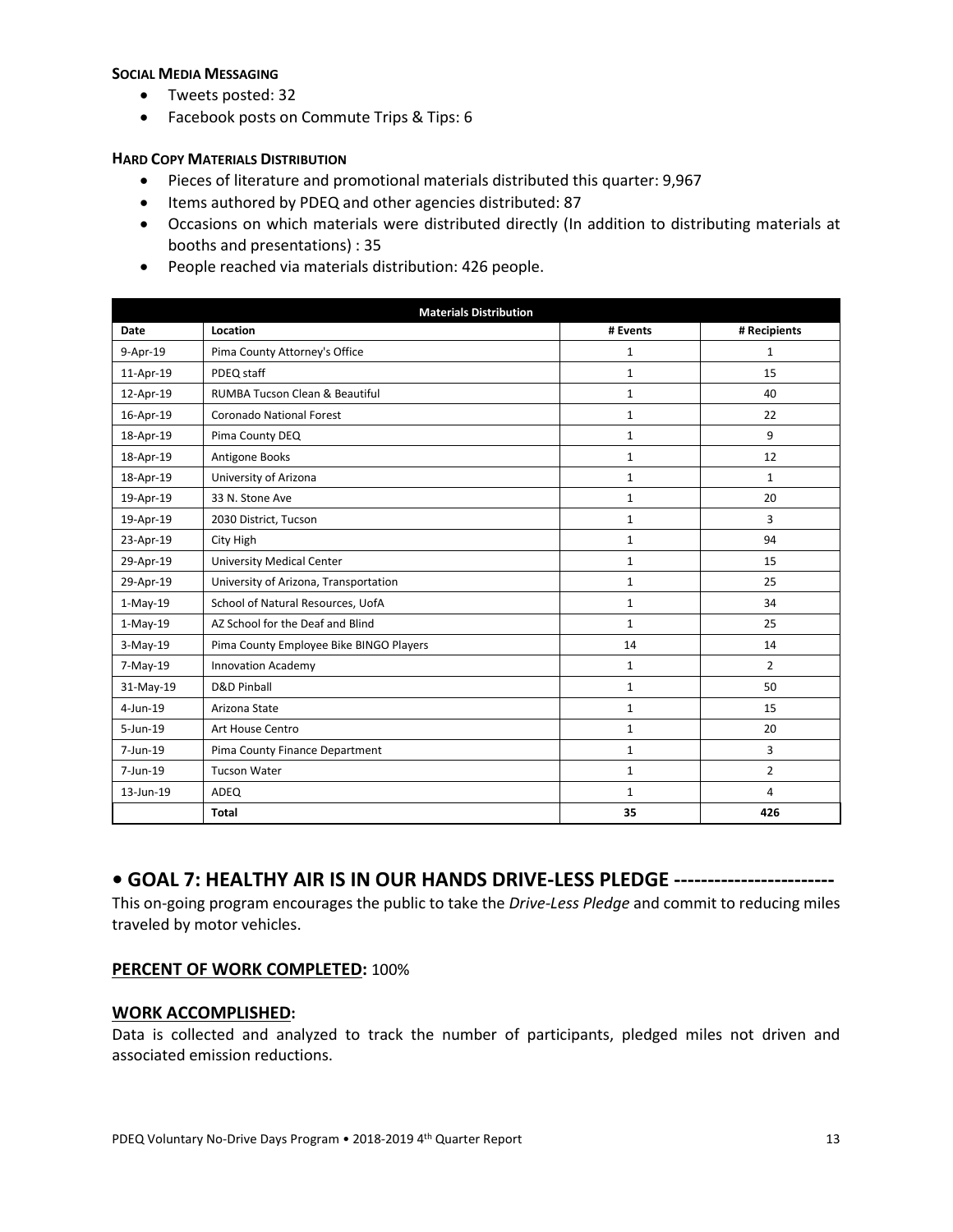The pledge is promoted at outreach events, on the PDEQ website, and posters inside Sun Tran busses. In April, additional advertising for the Drive-Less pledge was purchased from KVOA and KOLD media stations for exposure on their websites, email list serves and Facebook platforms.

# **REPORTS OR DATA PRODUCED:**

# **KVOA ADVERTISING:**

- Video Plays: 7,000
- Mobile and Desktop Banners: 150,000 impressions
- Super Billboards: four 24-hour takeovers
- KVOA Facebook Posts: 2
- KVOA Facebook followers: 171,000
- KVOA Email Blast: 1 (14,000 subscribers)

# **KOLD ADVERTISING:**

- Static Display Ads on KOLD.com: 200,000 impressions
- Email blast: 1 (27,000 subscribers)
- KOLD Facebook Post: 1
- KOLD Facebook followers: 236,000

# **DRIVE-LESS PLEDGE QUARTERLY OUTCOMES:**

- Pledge cards distributed this quarter: 290
- Healthy Air Is In Our Hands bookmarks distributed: 137
- People pledged to drive less this quarter: 573
- Miles contest participants pledged to not drive during this quarter: 674,065
- Pounds of air pollution and greenhouse gases reduced this quarter: 576,124

# **• GOAL 8: COMMUNITY EVENT OUTREACHES -----------------------------------------------**

Staff provides visually stimulating, interactive displays to entice interest and engage audiences, providing information on ozone and actions that prevent air pollution, including no-drive days.

# **PERCENT OF WORK COMPLETED:** 157%

# **WORK ACCOMPLISHED:**

Staff tabled at eight community and business events during the fourth quarter.

# **REPORTS OR DATA PRODUCED:**

|           | <b>Booths</b>                    |              |             |
|-----------|----------------------------------|--------------|-------------|
| Date      | Location                         | # Events     | # Attendees |
| 7-Apr-19  | Cyclovia                         | 1            | 44,000      |
| 20-Apr-19 | Tucson Earth Day Festival        | 1            | 2,200       |
| 20-Apr-19 | Geico Earth Day                  | 1            | 150         |
| 24-Apr-19 | University of Arizona Earth Day  | $\mathbf{1}$ | 300         |
| 30-Apr-19 | Pima County, 33 N. Stone Ave,    | 1            | 35          |
| 2-May-19  | Pima County, 130 W. Congress St. | $\mathbf{1}$ | 20          |
| 3-May-19  | Pima County, 240 N. Stone Ave.   | $\mathbf{1}$ | 35          |
| 10-Jun-19 | Monsoon Awareness Fair           | $\mathbf{1}$ | 300         |
|           | Total                            | 8            | 47,040      |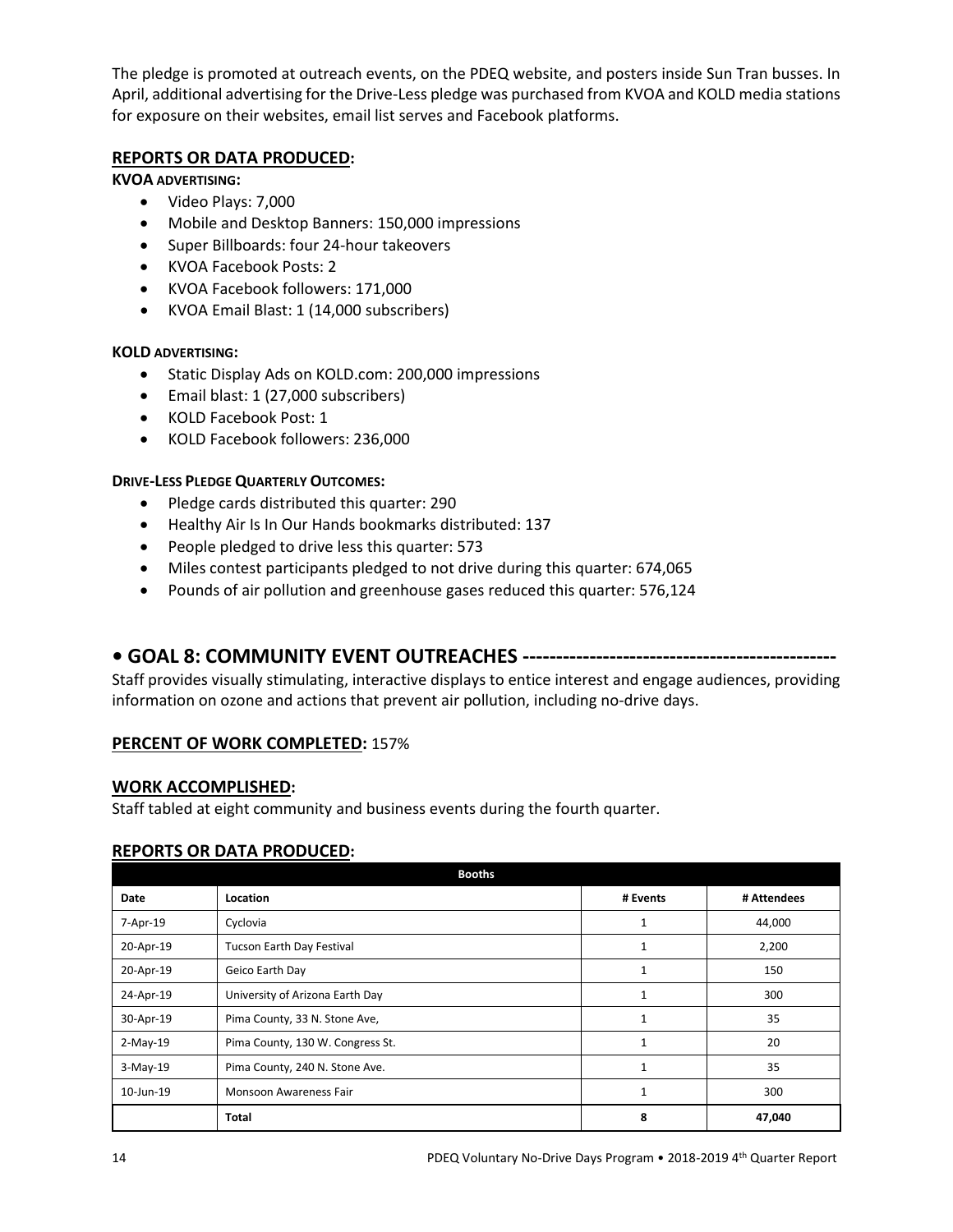# **• GOAL 9: NEWS RELEASES & MEDIA EXPOSURE --------------------------------------------**

Staff worked with the media to promote No-Drive Days activities, inform the public regarding air quality status, and encourage actions to reduce emissions. News releases were distributed to the media including KOLD, KVOA, KGUN, Fox 11, AZ Public Media, various radio stations, and the Arizona Daily Star, and to individuals on our air quality advisory list serve.

# **PERCENT OF WORK COMPLETED:** 108%

#### **WORK ACCOMPLISHED:**

#### **NEWS RELEASES TO MEDIA:**

Staff developed and distributed seven news releases this quarter regarding Cyclovia Tucson, particulates affecting views, ozone season, National Air Quality Awareness Week, tips to reduce air pollution on Memorial Day weekend and the Independence Day holiday, and an Air Quality Health Watch for ozone.

#### **AIR INDEX NOW INFORMATION:**

The media can obtain real-time Air Quality Index (AQI) information from PDEQ's website, [www.pima.gov/deq.](http://www.pima.gov/deq) This information is published daily in local newspapers and on media websites. In addition, KVOA-TV, KOLD-TV, and KGUN-TV news programs normally incorporate the AQI into their weather report when advisories occur. The media can also access AQI data and five-day air quality forecasts from ADEQ**.**

#### **NEWS STORIES:**

At least 28 news stories or announcements related to No-Drive Day messaging reached thousands of community members via a variety of news stations, websites, newspapers, and newsletters.

| <b>News Releases</b> |                                                                             |  |  |
|----------------------|-----------------------------------------------------------------------------|--|--|
| Date                 | Title                                                                       |  |  |
| 2-Apr-19             | Pima County DEQ joins Living Streets Alliance for Cyclovia Tucson April 7th |  |  |
| 10-Apr-19            | Wind-Blown Particulates Block Mountain Views                                |  |  |
| 16-Apr-19            | Health-affecting air pollution season arriving soon                         |  |  |
| 25&26-Apr-19         | Air Quality Health Watch for Ozone Air Pollution                            |  |  |
| 26-Apr-19            | National Air Quality Awareness Week is April 29-May 4, 2019                 |  |  |
| 23-May-19            | Money-saving tips for Memorial Day weekend that help the air!               |  |  |
| 26-Jun-19            | Declare charcoal lighter fluid independence on the 4th of July!             |  |  |

# **REPORTS OR DATA PRODUCED:**

| Media Exposure via TV, Radio, Print, Outdoor Advertising and Publicity |                                    |                                                                                                                   |  |  |
|------------------------------------------------------------------------|------------------------------------|-------------------------------------------------------------------------------------------------------------------|--|--|
| Date                                                                   | <b>Station/Publication</b>         | <b>Subject</b>                                                                                                    |  |  |
| Apr-19                                                                 | eScoop Pima County newsletter      | Get on Your Bikes and Ride                                                                                        |  |  |
| Apr-19                                                                 | kvoa.com                           | Healthy Air Is In Our Hands Drive-Less Pledge, paid advertising                                                   |  |  |
| Apr-19                                                                 | kold.com                           | Healthy Air Is In Our Hands Drive-Less Pledge, paid advertising                                                   |  |  |
| 5-Apr-19                                                               | <b>Tucson NewsNet Daily Digest</b> | Cyclovia Tucson this Weekend                                                                                      |  |  |
| 10-Apr-19                                                              | kvoa.com                           | Grab your tissues: air quality levels up in Pima County                                                           |  |  |
| 19-Apr-19                                                              | Pima County FYI Newsletter         | Pollution season arriving soon                                                                                    |  |  |
| 19-Apr-19                                                              | Tucson NewsNet Daily Digest        | <b>Tucson Earth Day Festival Tomorrow</b>                                                                         |  |  |
| 22-Apr-19                                                              | ADEQ news release                  | Four schools in Tucson and Marana are the first to fly ADEQ Air Quality<br>Flags in Pima County on this Earth Day |  |  |
| 25-Apr-19                                                              | pima.gov                           | Pima DEQ issues air quality watch                                                                                 |  |  |
| 25-Apr-19                                                              | pima.gov                           | Health-affecting air pollution season arriving soon                                                               |  |  |
| 25-Apr-19                                                              | qvnews.com                         | County issues ozone air pollution watch                                                                           |  |  |

PDEQ Voluntary No-Drive Days Program • 2018-2019 4<sup>th</sup> Quarter Report 15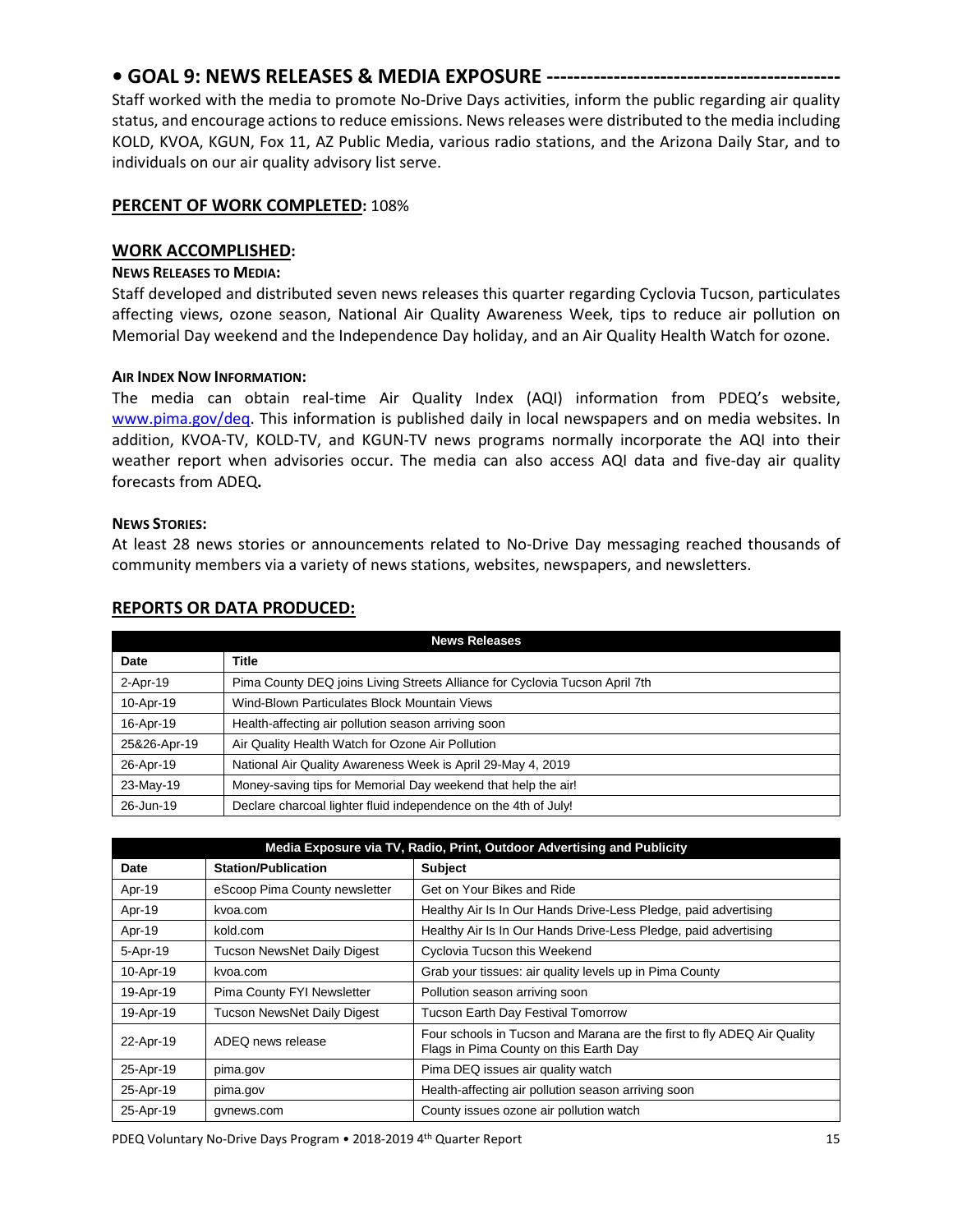| 25-Apr-19 | kvoa.com                      | Pima County DEQ issues air quality 'Health Watch'                                                 |
|-----------|-------------------------------|---------------------------------------------------------------------------------------------------|
| 25-Apr-19 | kold.com                      | Pima County issues health warning; gets 'D' rating from American Lung<br>Association              |
| 26-Apr-19 | tucson.com AZ Daily Star      | Pima County issues air quality health watch for Tucson area                                       |
| 26-Apr-19 | Pima County FYI Newsletter    | County issues air quality watch                                                                   |
| 26-Apr-19 | esmondstation.com             | Pima County issues air quality health watch for Tucson area                                       |
| 29-Apr-19 | Tucson NewsNet Daily Digest   | National Air Quality Awareness Week Underway                                                      |
| 29-Apr-19 | kgun9.com                     | Pima County gets a "D" grade for days with high levels of ozone                                   |
| 29-Apr-19 | tucsonaz.gov                  | National Air Quality Awareness Week                                                               |
| $May-19$  | eScoop Pima County newsletter | Can you hold your breath for four hours?                                                          |
| May-19    | eScoop Pima County newsletter | Thanks to those who played bike BINGO                                                             |
| 18-May-19 | tucson.com AZ Daily Star      | As temperatures rise in Tucson, so do concerns over health risks linked to<br>higher ozone levels |
| 19-May-19 | tucson.com AZ Daily Star      | EPA action on Tucson's ozone problem is at least a year off                                       |
| 20-May-19 | govtech.com                   | Higher Ozone Levels in Tucson, Ariz., Cause Health Concerns                                       |
| June-19   | eScoop Pima County newsletter | Got Air?                                                                                          |
| 27-Jun-19 | kold.com                      | Declare charcoal lighter fluid independence this Fourth of July                                   |
| 27-Jun-19 | pima.gov                      | Declare charcoal lighter fluid independence this Fourth of July                                   |
| 28-Jun-19 | Pima County FYI Newsletter    | Declare charcoal lighter fluid independence this Fourth of July                                   |

# **• GOAL 10: CONTENT PRODUCED FOR SOCIAL MEDIA ------------------------------------**

VNDD/Clean Air Program staff posts videos, photos, or text messages on Twitter, Facebook and YouTube to reach younger audiences regarding No-Drive Days messaging.

# **PERCENT OF WORK COMPLETED:** 97%

# **WORK ACCOMPLISHED:**

#### **TWITTER**

PDEQ's first tweet on Twitter.com was on July 21, 2015. This quarter, staff tweeted or retweeted 32 posts focused on air topics including:

- Clean air for healthy habitats
- Fire smoke causing air pollution
- Share rides to feel good about commute
- Use the Loop for car-free travel
- Cyclovia Tucson
- Particulates obscuring mountain views
- Ozone season coming soon
- Benefits of using transit
- Air Quality Watch for ozone
- Alternate modes for work commutes
- Air Quality Awareness Week
- Check ozone levels before going out
- Prevent wildfires and unhealthy air
- PDEQ air quality monitors air pollutants
- Drive less and use the Loop
- Skip one day of driving each week
- Actions for healthy air
- Idling vehicles and air pollution
- Understanding ozone
- Accessing current air quality data
- Bike racks encourage more riding
- Keeping air quality great
- Use charcoal chimney for barbecues
- Winds increase particulates

#### **FACEBOOK**

#### • **Pima County Facebook**

The Pima County Communications Department posted information on the Pima County Facebook account in April regarding ground-level ozone. The post included a chart depicting the historic ground-level ozone averages found at Saguaro Park East, the site that tends to have the highest ozone readings in Pima County.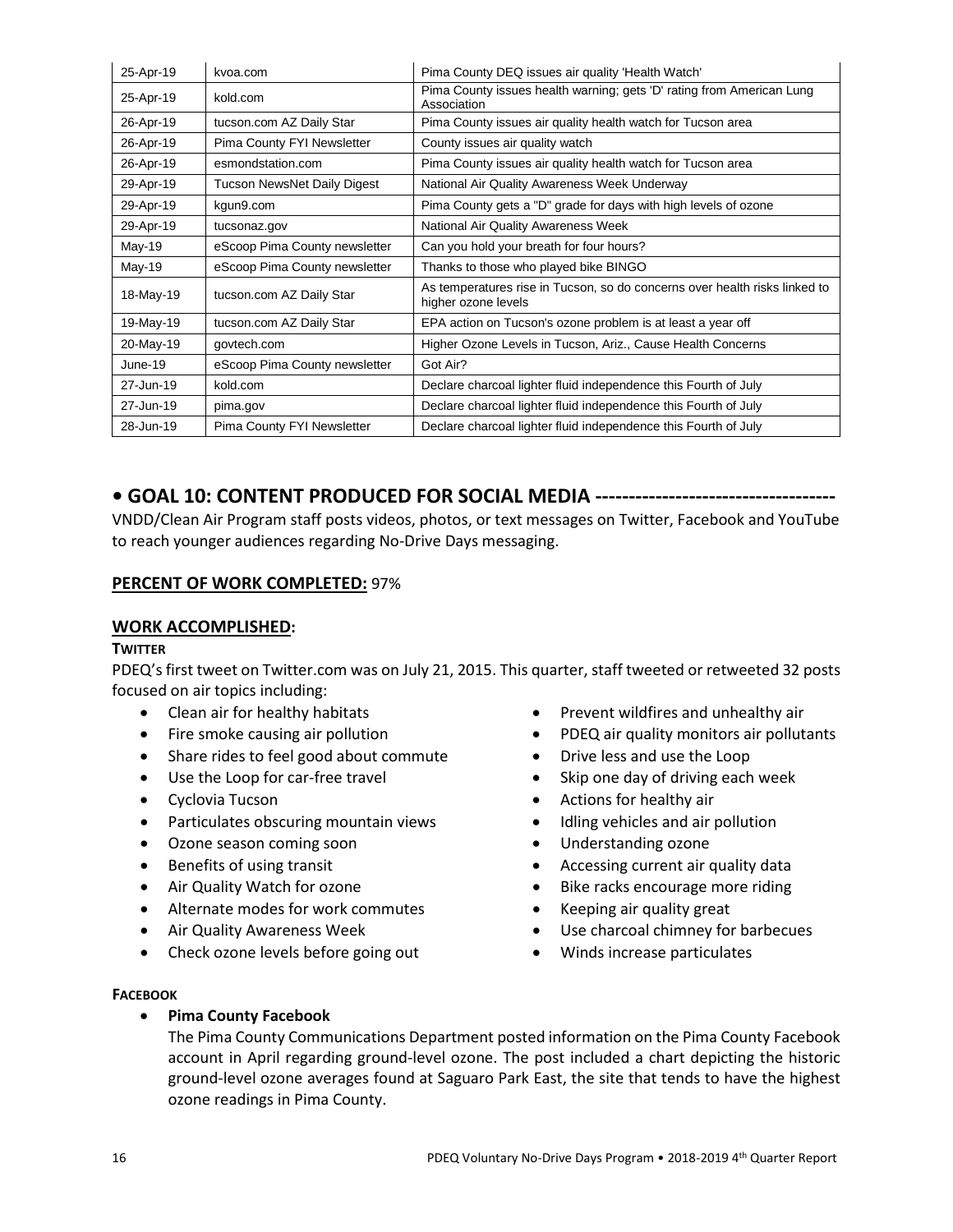# • **Travel Reduction Program Group**

In May 2017, staff established a Facebook group for Pima County employees, *Commute Trips and Tips,* as a way to reach employees regarding driving less and using alternate modes of transportation for work commutes. This quarter, staff posted six messages regarding:

- o Bike month
- o Free rides on Sun Link Streetcar
- o Get On Board Day
- o National Air Quality Awareness Week

o Earth Day

o Drive wisely on Memorial Day weekend

# **YOUTUBE**

With the assistance of Pima County Communications, PDEQ produced and posted public service announcements related to air pollution and actions people can take for healthier air. Six videos are active on YouTube, including our new *Idle Less for Healthy Schools* video that was posted in May.

# **REPORTS OR DATA PRODUCED:**

# **TWITTER**

Quarterly impressions on Twitter have increased from 215 in the first quarter we began tweeting in 2015.

- Tweets this quarter: 32
- Impressions this quarter: 53,000
- Followers: 844
- Following: 557

# **PIMA COUNTY FACEBOOK**

- 367 people reached with ozone post
- 19 engagements

# *COMMUTE TRIPS & TIPS* **FACEBOOK GROUP**

- Facebook posts this quarter: 6
- Members in *Commute Trips and Tips*: 40

# **YOUTUBE VIDEO VIEWS**

Views to-date are listed below and are cumulative from original upload date.

- *Idle Less*
	- o 15-second version (uploaded May 2018): 32 views
	- o 40-second version (uploaded April 2018): 210 views
- *Help keep particles out of the air this New Year's* 
	- o English version (uploaded September 2017): 32 views
	- o Spanish version (uploaded September 2017): 26 views
- *Love the Ai*r (uploaded April 2015): 618 views
	- o *Love the Air* also plays in a video loop on at least one monitor located in a downtown county-owned building for people to view while they are waiting in the lobby.
- *Idle Less for Healthy Schools*
	- o Draft version (uploaded in April): 200+ views
	- o Final version (updated May 2019): 33 views

# **GOAL 11: PROGRAM EVALUATION -------------------------------------------------------------**

The Voluntary No-Drive Days/Clean Air Program is evaluated in the spring annually as well as throughout the year to assess effectiveness of the outreach and services the program provides.

# **PERCENT OF WORK COMPLETED:** 100%

PDEQ Voluntary No-Drive Days Program • 2018-2019 4<sup>th</sup> Quarter Report 17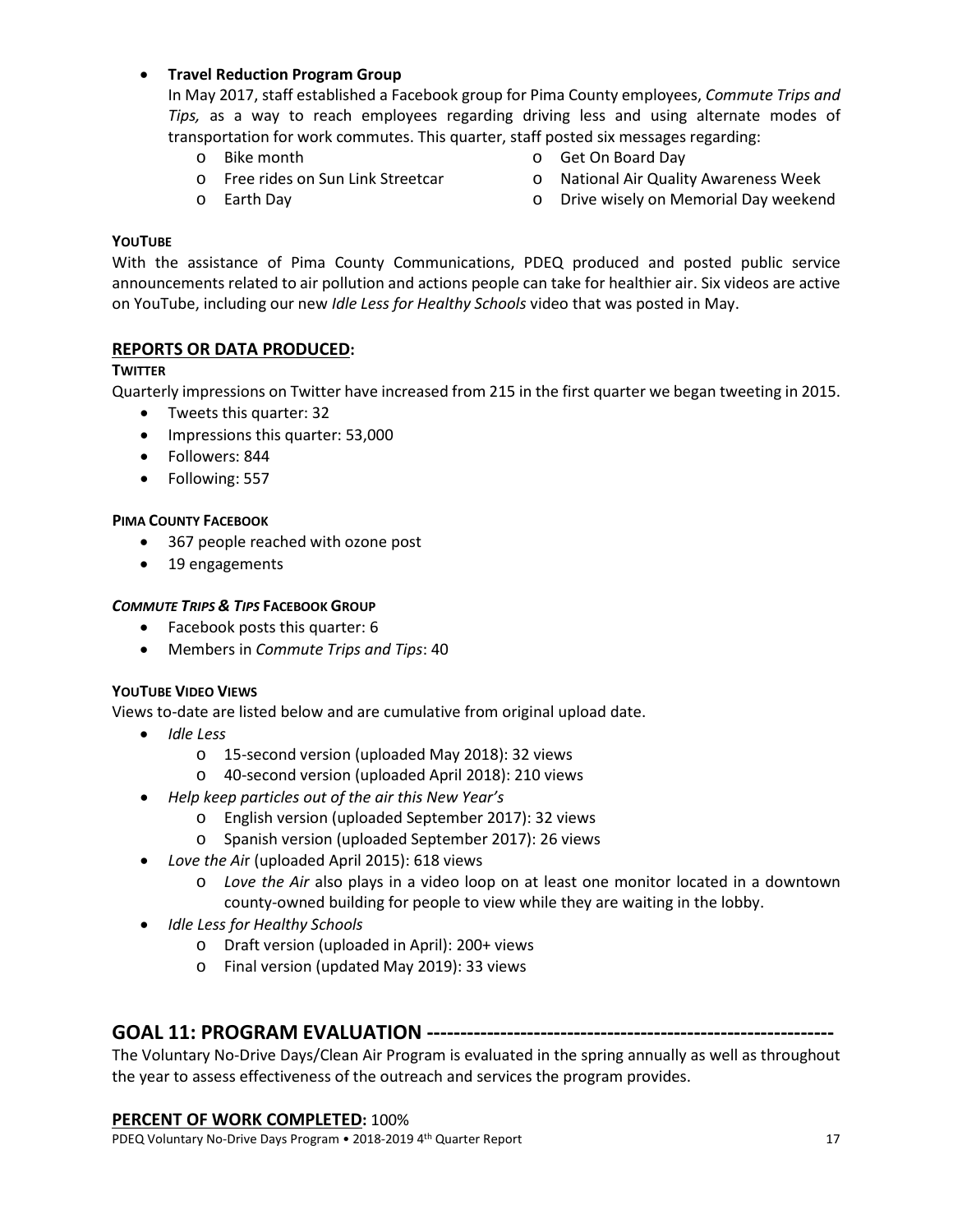# **WORK ACCOMPLISHED:**

# **ANNUAL EVALUATION OF THE VOLUNTARY NO-DRIVE DAYS CAMPAIGN**

FMR Associates, Inc. conducted the survey for the Evaluation of the 2018-2019 Pima County Clean Air Program Campaign in May. This annual survey utilized a split-methodology strategy with 245 telephone and 255 Internet interviews for a randomly-selected and statistically-projectable sample of adult (16 or older) residents of Pima County.

The goals of the survey is to evaluate awareness and effectiveness of the Clean Air Program Campaign for this past fiscal year, determine current commute travel behavior, and estimate the daily commuter miles saved through alternate mode use. This survey has been conducted for 29 campaign sessions, and data is analyzed and compared with previous years' results to assess trends in attitudes and behavior.

# **YOUTH & ADULT PRESENTATION SURVEYS**

Surveys are distributed at or after presentations, as appropriate, to evaluate the effectiveness of the program in informing and encouraging no-drive actions among attendees. Three evaluations were returned this quarter from teachers attending presentations at Immaculate High, Quail Run Elementary, and Maldonado Elementary schools.

In addition, pre-and post-program surveys were completed by students attending the semester-long after-school *Awesome Air* science class at Quail Run Elementary School Quasar Academy.

# **TRAVEL REDUCTION PROGRAM SURVEYS DISTRIBUTED**

# • **New Employee Orientation Evaluations**

Staff received 126 evaluations from Pima County employees attending the Travel Reduction Program presentation at New Employee Orientations. These surveys are distributed by the Human Resources Department.

# • **Survey Monkey Evaluations**

Staff distributed short on-line surveys to Pima County employees who attended Travel Reduction Program presentations at recent New Employee Orientations. Designed to determine employee commute modes of choice, the survey is distributed every month to attendees of presentations held one month prior. The delay provides employees an opportunity to establish commute habits and acts as a timely reminder for those who have not chosen to use them to consider alternate modes for their future work commutes.

- o Surveys distributed to Pima County employees this quarter: 105
- o Responses received: 37 (35% response rate)

# **REPORTS OR DATA PRODUCED:**

# **ANNUAL EVALUATION OF THE VOLUNTARY NO-DRIVE DAYS CAMPAIGN**

- 40% respondents indicate that a household member has a breathing-related medical condition (down from 43% in 2018).
- 9% of households do not have a working motor vehicle (up from 6% to 8% in recent years).
- 43% awareness rate of the Pima County Clean Air Program (down from 46% in 2018).
- 30% awareness rate of the phrase "*Healthy Air Is In Our Hands*" (down from 32% in 2018).
- 81% familiarity with at least one Clean Air Program event used to promote clean air in the Tucson area (Tucson Earth Day Festival, Bike to Work Day, Walk and Bike to School Day, Bike Fest, Cyclovia and/or Travel Reduction Program).
- Of the 81% familiar with Clean Air Program events, 15% indicate that they or someone in their household participated in at least one of these events (down from 18% in 2018).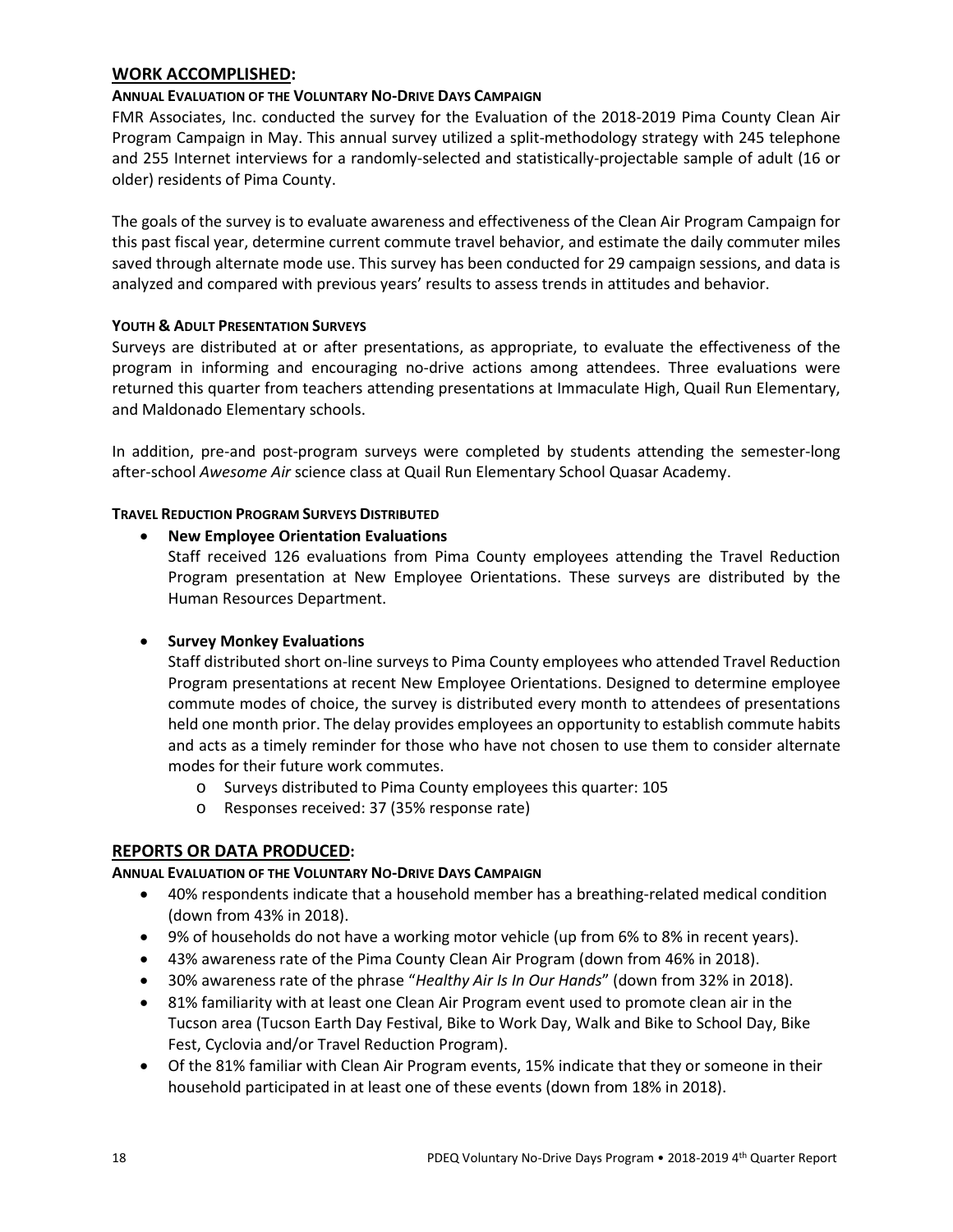- Of the 15% who report participation in a Clean Air Program event, 75% indicate that they have changed (or are considering changing) their daily behaviors to help improve air quality (up from 64% in 2018). This is a total of 9% of the total sample.
- There continues to be a significant difference in key attitudes and behaviors related to air quality among those aware of the Clean Air Program and those unaware.
	- o 106% higher awareness and/or participation in Clean Air events or programs among those familiar with the program.
	- o 17% higher understanding of activities to improve air quality among those aware of the Clean Air Program.
- Those living in central or south zip codes and women tend to be the populations who are more likely to change their behavior.
- Those familiar with at least one Clean Air Program event have a positive opinion of "events and activities that encourage people to use other modes of transportation or work from home instead of driving alone."
- The top five steps taken to help reduce air pollution include:
	- o Carpool/Less driving alone: 43% (up from 32% 38% in recent years)
	- o Keep car tuned: 41% (up from 34% last year)
	- o Keeping tires properly inflated: 40% (up from 31% 35% in recent years)
	- o Generally reduced driving: 35% (down from 37% 38% in recent years)\_
	- o Avoid excessive idling: 23% (up from 12% 16% in recent surveys)
- 40% of respondents say they are keeping their tires properly inflated to help reduce air pollution in the Tucson area (up from 34% last year). This yields an annual reduction of 38,630,419 gallons of fuel consumed.

Analysis of the data suggests, "The PDEQ Clean Air Program increases awareness, belief and actions related to improving air quality." The key is increasing the number of residents who are aware of the Clean Air Program. Due to funding reductions in the 2018-2019 fiscal year, a small amount of advertising was purchased to boost no-drive days messaging on social media in December and January. We promoted two public service announcements, *Help Keep Particles Out of the Air* and *Idle Less*. It is possible that the reduction of awareness of the Clean Air Program and Clean Air Program events this year was due to a reduced advertising budget.

FMR provided recommendations for improving the next campaign: target populations unaware of the Clean Air Program. Suggested audiences include residents of central and southern Tucson areas, lowincome households, 16-35 year-olds and new Pima County residents. The profile of this targeted group is consistent with higher levels of social media use, thus the recommendation is to increase and focus use of Twitter, Facebook and other social media platforms to reach these groups more effectively.

# **YOUTH AND ADULT PRESENTATION SURVEYS**

On a scale of one (1) to five (5) where one is "Low" and five is "High," the audience rated the effectiveness of the presentation in increasing attendees' knowledge of environmental issues a 5.0. On the same scale, they ranked the effectiveness of the presentation in encouraging actions to reduce air pollution at 5.0.

Attendees were asked what they liked best about the presentation. Comments provided include:

- "Relevant information delivered in fun way and included student participation. Karen was very flexible and did two groups back-to-back."
- "Karen was always well prepared with her lessons. She interacted appropriately with students in order to keep them engaged."
- "The part where she demonstrated the pig's lungs. Very informational."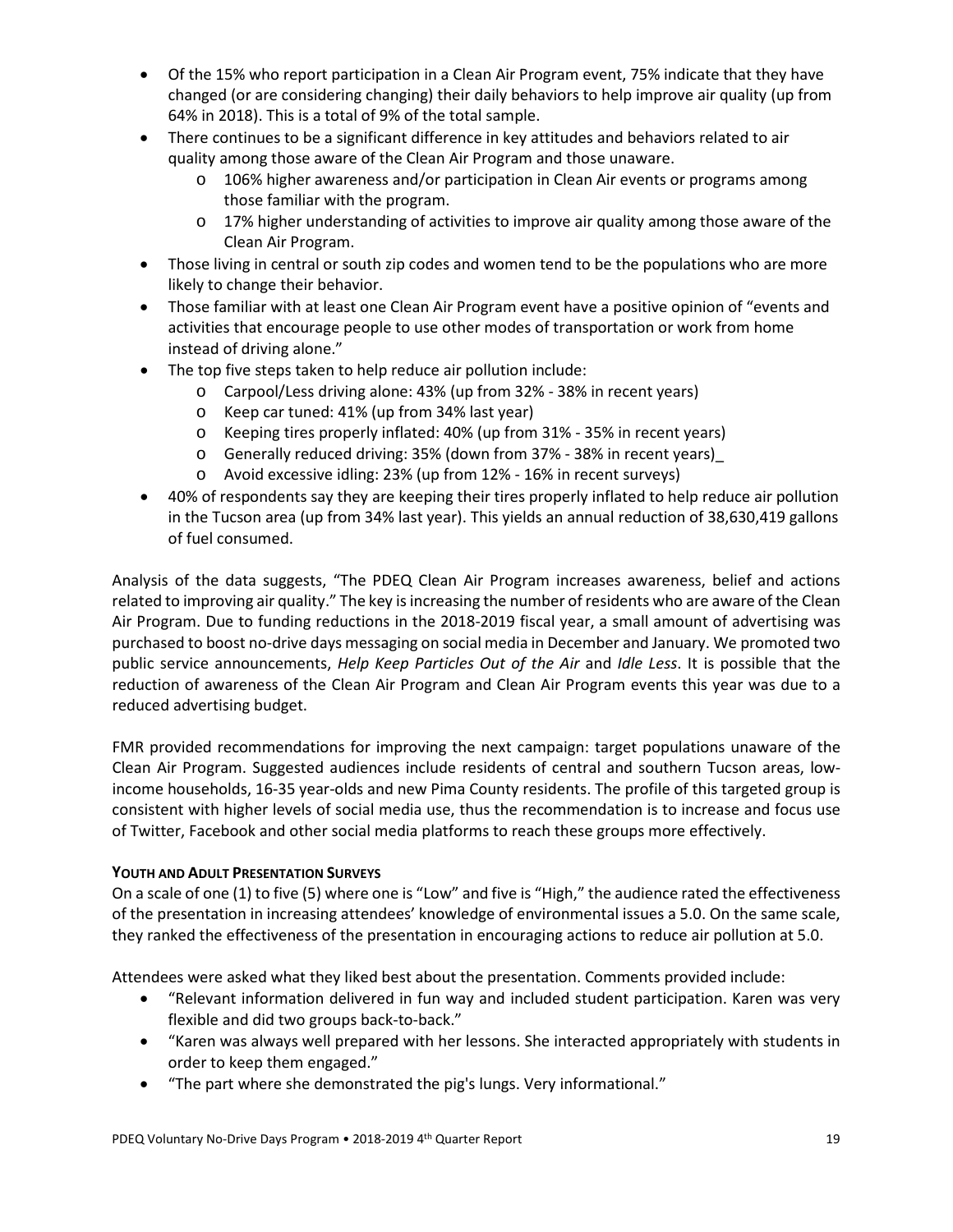#### **PRE- AND POST-PROGRAM SURVEYS AT QUAIL RUN ELEMENTARY SCHOOL**

Comparing pre- and post- program surveys: there was a:

- 17% increase in student's thinking about air often;
- 67% increase in the ability of students to list five or more causes of air pollution;
- 66% increase in the ability of students to list three or more health effects from breathing unhealthy air;
- 100% increase in student's ability to list five or more actions that people can take to reduce air pollution; 50% increase in student's understanding of where they can find current air pollution levels.

When students were asked what they liked the best about the class their responses include:

- "How the teacher was nice and caring and all the fun and activities we had."
- "Getting to play with lungs and seeing a spider on a slide under a microscope."
- "Doing the static electricity. [Electrostatic precipitator demonstration using balloons and black pepper.]
- "That you get to do cool stuff. That I know a lot about air."
- "The activities."

Comments regarding suggestions for improvement include:

- "No need for improvement because the class is perfect and other kids should try it."
- "More experiments not so much lesson."
- "Thanks for this class."
- "Nothing."

# **NEW EMPLOYEE ORIENTATION EVALUATIONS**

Overall, the topic is relevant to participants, presentations were clear, and the quality of the presentation materials either met or exceeded the expectations of the attendees. Of the 126 Pima County employees submitting evaluations, several made comments regarding the Travel Reduction Program presentation. Comments include:

- "Very helpful info."
- "Live too far out."
- "Glad this topic was included."
- "Was comprehensive but was really geared towards those who will be working downtown and not others."
- "Informative."
- "Irrelevant to the department."
- "Good job."
- "There's no need to share images of pig's lungs."
- "I work in the boonies."
- "Wish we were closer to use it."
- "Thank you for explaining pig lung damage, but it was still rough to see."
- "Thanks for the warning on the graphic video! Gross!"
- "Very good."
- "She is super excited about her presentation! I enjoyed it!"
- "Enthusiastic presenter."
- "Best slide deck."
- "Well explained."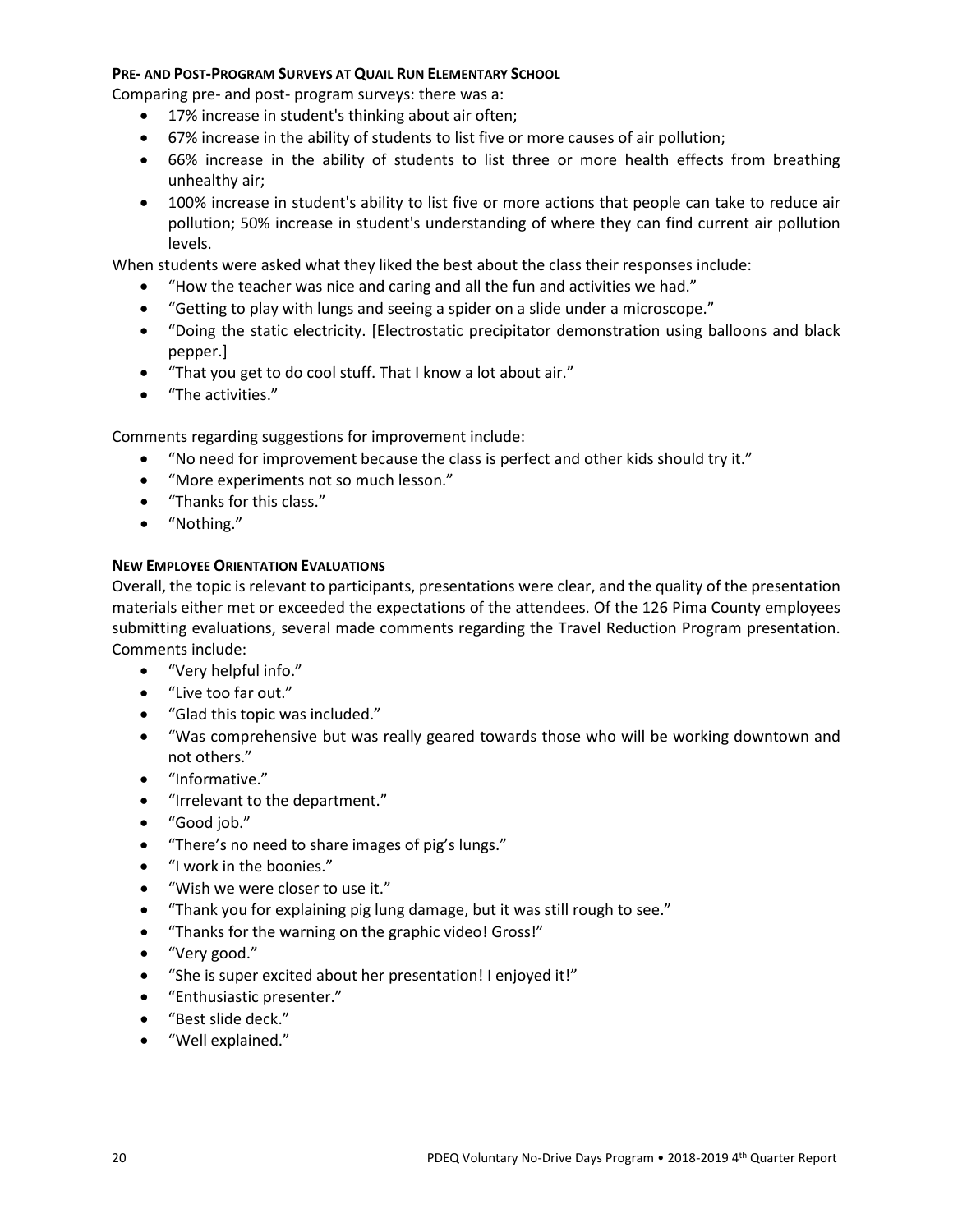# **TRP SURVEY MONKEY SURVEYS OF NEW PIMA COUNTY EMPLOYEES**

When asked what modes of transportation participants use for their work commutes at least one day per week, alternate modes including transit, carpool, bike and walk represent 62% of those trips. Due to these employees use of alternate modes of transportation, data collected indicates:

- Vehicle miles traveled avoided per year by these respondents: 33,400
- Pounds of air pollution and greenhouse gases reduced per year: 28,547

Thirteen respondents also left comments while taking the survey this quarter, including:

- "I am very much interested in carpooling and vanpooling. Thank you!"
- "I plan to add bicycle use to my mix of commute preferences."
- "I would ride my bike more but I need resources in finding a helmet."
- "I reside too far out of the City and County to allow me to use alternate transportation. However, I do cut down as much as I can outside of work..."
- "It [presentation/resources] encouraged me to take advantage of the bus route near my home."
- "I will ride my bike when I can. Travel is almost 22 miles each way and makes it a bit of a production. If I can find a shower near work I would be more inclined.
- "Am waiting for bicycle locker to be available before beginning."
- "I was already carpooling."
- "I'm glad this material was covered in the NEO. I plan to ride the bus and start riding my bike occasionally."
- "Better access to alternative transportation for county employees not working downtown. Stationed at the Water Campus, there are few alternatives to get to work."
- "Great job. I would be interested in shower options. (YMCA downtown) but are there options at Abrams - not sure the former YMCA at the Kino complex is an option. [Followed up. No showers at Kino complex.]"
- "It was a great presentation, and if I didn't work non-standard days and hours at a site over 35 miles away from where I live, I would try to use alternate modes of transport."
- "A covered bicycle parking area in the courtyard at 201 N. Stone would be nice. The Travel Reduction Program is great, thanks!"

# **GOAL 12: RESEARCH EMISSIONS REDUCTIONS METHODOLOGIES ---------------------**

Staff is available to participate in conference calls or meetings with ADEQ and TRP agencies to discuss methodologies that calculate emission reductions and benefits that result from VNDD activities.

# **PERCENT OF WORK COMPLETED:** 0%

No ADEQ conference calls or meetings regarding these metrics were scheduled.

# **WORK ACCOMPLISHED:**

No meetings were scheduled to calculate emission reductions from VNDD activities; however, VNDD staff traveled to Phoenix on June 13 and met with ADEQ air program staff to discuss program operations, including metrics currently obtained and reported. There were no suggestions for additional or different metrics.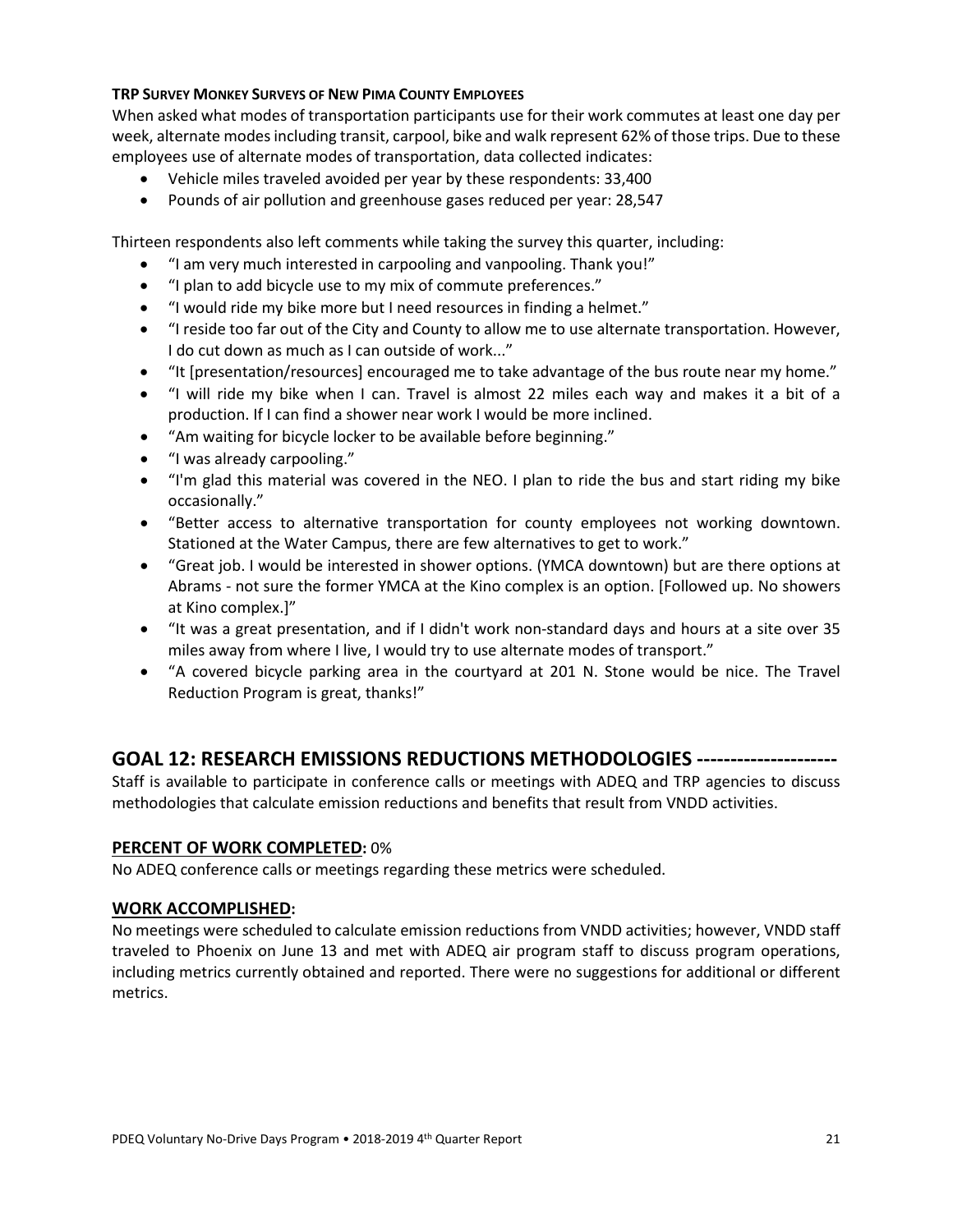# **GOAL 13: DECREASE NUMBER OF VEHICLE MILES TRAVELED IN PIMA COUNTY ---**

Staff gathers data from surveys, contests and databases administered and/or promoted by VND program to estimate the reduction in vehicle miles traveled associated with the program. The goal for this fiscal year is to decrease vehicle miles traveled by 1.75% in Pima County.

#### **PERCENT OF WORK COMPLETED:** 100%

#### **WORK ACCOMPLISHED:**

Staff used eight survey instruments in attempt to measure vehicle miles reduced. We drew data from the Healthy Air Is In Our Hands Drive Less Pledge, annual Clean Air Program campaign evaluation, data from the Pima Association of Governments Sun Rideshare database, surveys distributed to new Pima County employees, the Guaranteed Ride Home Program (established this year), Cyclovia Tucson report, and transit pass use by Pima County employees.

Although we continue to communicate the importance of using alternate modes of travel, many external variables are beyond the influence of the VNDD program. Population growth, the distance between work location and home, and gasoline prices are a few of these variables.

# **REPORTS OR DATA PRODUCED:**

Total miles reduced in 2017-2018: 17,745,717 Goal of 1.75% miles reduced in 2018-2019: 18,056,267 or greater Total miles reduced 2018-2019: 16,973,205

Although VNDD staff did complete the tasks aimed at reducing miles traveled and tracked data using chosen program and survey instruments, the results of these metrics indicate that overall there was an increase of 4.35% in miles traveled during the 2018-2019 fiscal year compared to the previous year. We did not meet the goal of reducing vehicle miles traveled by 1.75% in Pima County.

| <b>Vehicle Miles Traveled Reduced in Pima County</b> |                      |              |          |  |  |
|------------------------------------------------------|----------------------|--------------|----------|--|--|
|                                                      | <b>Miles Reduced</b> |              |          |  |  |
| Program                                              | FY 2017-2018         | FY 2018-2019 | % Change |  |  |
| Healthy Air Is In Our Hands                          | 698,337              | 1,126,404    | 61.30    |  |  |
| Annual CAP Survey <sup>A</sup>                       | 3,628,940            | 2,763,933    | -23.84   |  |  |
| Annual TRP Survey Pima County employees <sup>B</sup> | 7,514,180            | 6,750,321    | $-10.17$ |  |  |
| PC Employee NEO Survey <sup>C</sup>                  | 88,100               | 76,550       | $-13.11$ |  |  |
| Guaranteed Ride Home - Pima County employees         | Program not offered  | 337,870      | N/A      |  |  |
| Tire Inflation Education Program <sup>D</sup>        | 577,867              | 646,849      | 11.94    |  |  |
| Cyclovia Participants Car-Free Day <sup>E</sup>      | Data not available   | 318,278      | N/A      |  |  |
| Transit Pass Use by Pima County employees            | 5,238,293            | 4,953,000    | $-5.45$  |  |  |
| <b>TOTAL</b>                                         | 17,745,717           | 16,973,205   | $-4.35$  |  |  |

| Vehicle Miles Reduced . VNDD Programs FY 2018-2019   |           |                |           |           |            |  |
|------------------------------------------------------|-----------|----------------|-----------|-----------|------------|--|
| Program                                              | Q1        | Q <sub>2</sub> | Q3        | Q4        | Total      |  |
| Healthy Air Is In Our Hands                          | 131,984   | 110.174        | 210,181   | 674,065   | 1,126,404  |  |
| Annual CAP Survey <sup>A</sup>                       |           |                |           | 2,763,933 | 2,763,933  |  |
| Annual TRP Survey Pima County employees <sup>8</sup> |           | 6,750,321      |           |           | 6,750,321  |  |
| PC Employee NEO Survey <sup>C</sup>                  | 4,750     | 16,300         | 22,100    | 33,400    | 76,550     |  |
| Guaranteed Ride Home - PC employees                  | 61,750    | 81,107         | 95,420    | 99,593    | 337,870    |  |
| Tire Inflation Education Program <sup>D</sup>        |           |                |           | 646.849   | 646,849    |  |
| Cyclovia Participants Car-Free Day                   |           |                |           | 318,278   | 318,278    |  |
| Transit Pass Use by Pima County employees            | 1,248,156 | 1,260,043      | 1,232,306 | 1,212,495 | 4,953,000  |  |
| <b>TOTAL</b>                                         |           |                |           |           | 16,973,205 |  |